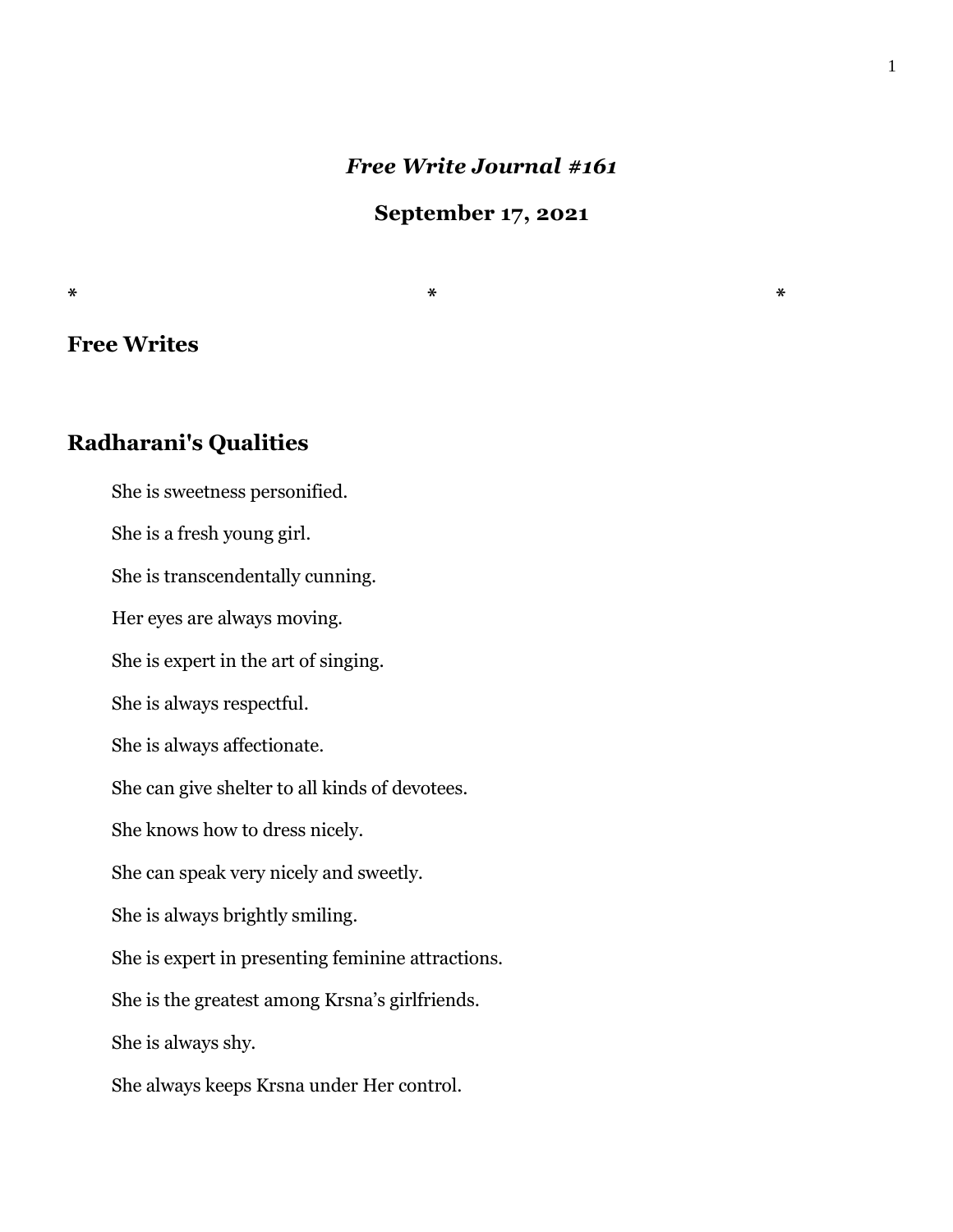She is enjoyed by Krsna.

She can agitate Krsna by the flavor of Her person . . .

There are two arches of flowers over Their heads.

# **Radhastami**

 Our Radhastami observance was a success. It was a joy to see Bala attending although he's ill. Haridasa from Guyana came by. He stayed in another room because he had a cold, but he played the *mrdanga* and led a *kirtana* and *arati.* The "Radha-red" chutney was a little too spicy for me, but everyone else seemed to enjoy it. My favorite preparation was a scoop of moist blueberry *halava* with whipped cream. After finishing the Fourth Chapter of *Caitanya-caritamrta,* "The Confidential Reasons for the Lord's Descent," the next chapter was about Lord Caitanya and Nityananda. So I thought the best thing to do was to go back to the Fourth Chapter, which is all about Radharani, and read it again. So we did that, and it was just as fresh, or even better and clearer, than when we read it the first time. All the components for a grand festival were there—*kirtana,* reading about Radharani from the *Caitanya-caritamrta*, decorated altars, and Gaura-Nitai in new clothes and with a fountain. It was small in attendance, but it was satisfying and complete. That's how we celebrated our Radhastami.

# **Jayadvaita Swami**

 Jayadvaita Swami called today and said he's coming next Tuesday for a visit. He is a dear friend. He'll be staying across the street in the "swami room," and so we'll both have privacy and space to recover from our different ailments.

# **Shopping for Jayadvaita Maharaja**

Baladeva has gone to the market to buy things for Jayadvaita Maharaja's visit. The main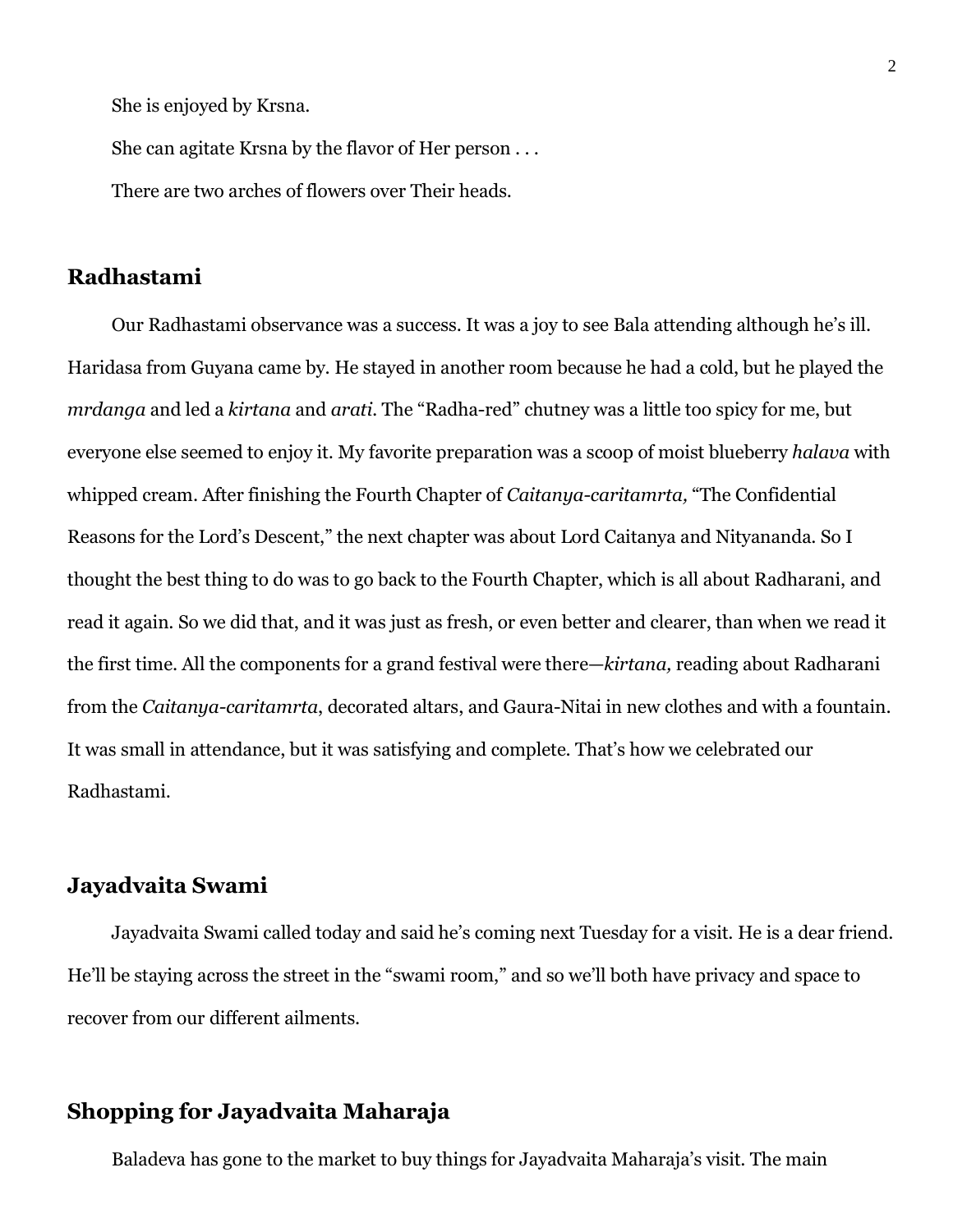purchase is apples. Sraddha even said the main reason he comes here is to get good applesauce. Where we live is the apple country, and you can get fresh apples off the trees. Jayadvaita likes to take applesauce mixed with saffron, cardamom, salt, pepper, lemon, cinnamon and ginger. Baladeva says he knows the ingredients Maharaja likes in his applesauces, but he doesn't remember the doses of each, so we'll have to wing it.

**\* \* \***

 For our conversation with Jayadvaita Swami, we have no agenda planned. We enjoy each other's company and feel free to talk about anything, but we try to steer it towards Krsna. Bhakti Rasa remarked to me that he heard Jayadvaita Swami was writing a book about Krsna consciousness and a book from the *Old Testament.* I told him that book was already written, published and sold out. It is *Vanity Karma* and is a researched study of the *Old Testament* book *Ecclesiastes*. I don't think JS is planning another book, and certainly not one on the *Old Testament.* Jayadvaita Maharaja knows I'm recovering from pneumonia. He also recently had a bout with the same disease, and he said pneumonia is such a thing that once you get it, you don't always come back in health full strength. We're both experiencing the same thing. So he indicated we would go easy on each other in our intense conversations.

# **Advance Copy**

 An advance copy of my book *The Best I Could Do* arrived in the mail. It's a great relief for me. Now I know that the book will be ready—with all the copies on time—for distribution at my Vyasapuja observation on December 4th. On receiving a new book from the printer, Prabhupada said, "I feel like I have conquered an empire." I say, "Little drops of water wear away the stone."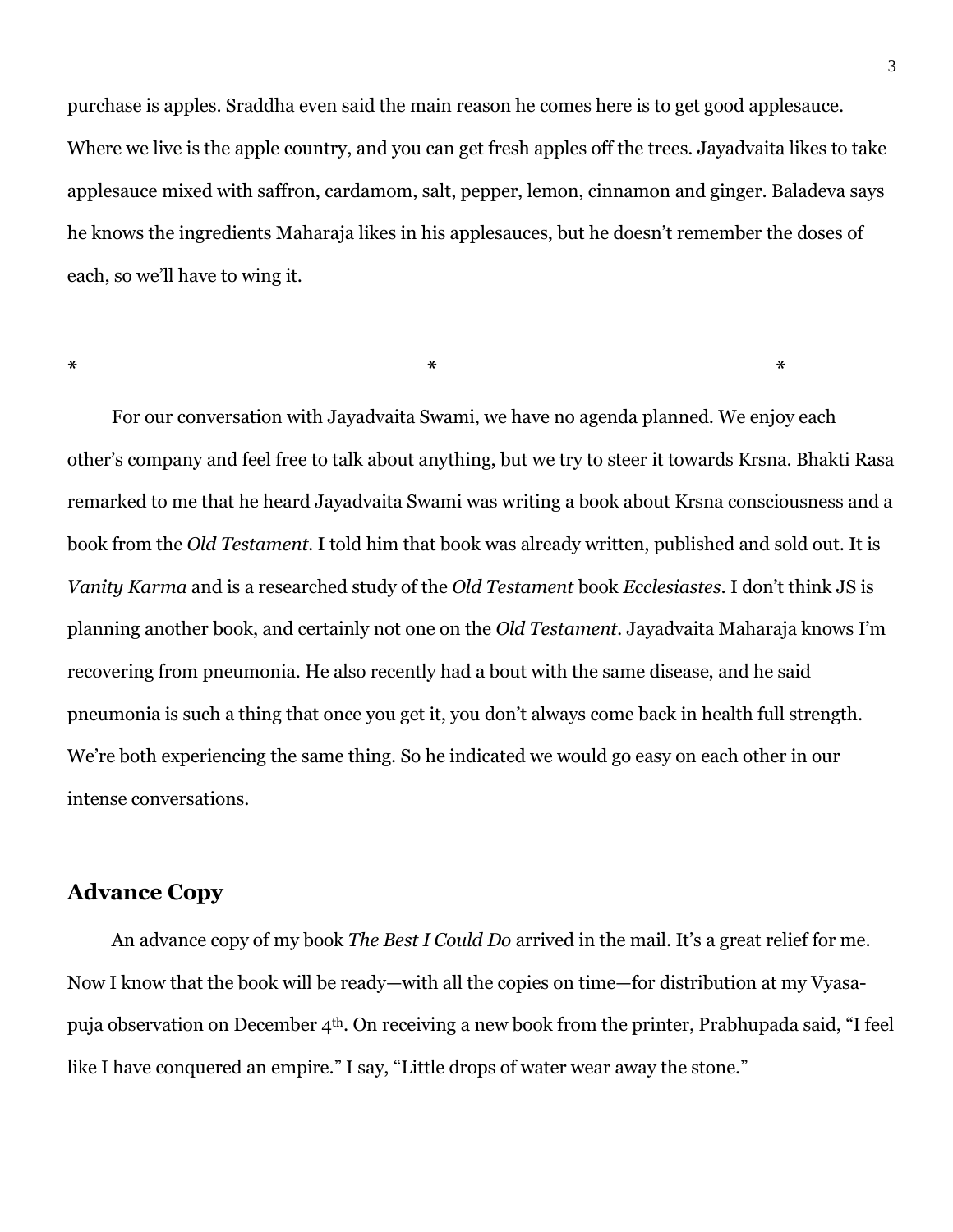# **Out-Loud Reading**

 In our out-loud reading, we are beginning to hear the opening verses of *Caitanya-caritamrta*. Srila Krsnadasa Kaviraja Gosvami states:

**\* \* \***

 "The first fourteen verses, therefore, offer auspicious invocations and describe the supreme truth. I offer my obeisances unto all my Vaisnava readers as I begin to explain the intricacies of all these verses. I request all my Vaisnava readers to read and hear with rapt attention this narration of Sri Krsna Caitanya as inculcated in the revealed scriptures."

 We are hearing Chapter Four of the *Caitanya-caritamrta*, "The Confidential Reasons for the Lord's Appearance." Krsna has two ways of reciprocating with His conjugal lovers. One, called *svakiya rasa*, is His reciprocation with His 16, 108 official wives, the queens who live with Him in Dvaraka. To fulfill their hearts' desires, Krsna expands Himself into 16,108 forms and manifests 16,108 palaces to enjoy with each of them as their Husband in the transcendental wedded bliss of household life. The other kind of conjugal love is even higher than *svakiya* and is called *parakiya.*  This refers to Krsna's loving affairs with the *gopis* of Vrndavana, which are done outside of social and religious codes. *Parakiya rasa* is considered the most high because it is the most enthusiastic, involving risk as He sports with the women who are married to other men. *Parakiya rasa* is most abominable in the material world, but in the spiritual world it is free of any taint of sex desire. Krsna and the *parakiya gopis* in Vraja *dhama* are the highest summit of transcendental love. Krsna's relationships with His married queens in Dvaraka is an amazing display of opulence. The Lord expands Himself into 16,108 forms and stays with each wife in her own palace. Narada Muni went to visit Krsna and His queens in each and every one of their different palaces. He was astounded to see that in one palace Krsna was engaged in joking with His queen; in another palace He was arranging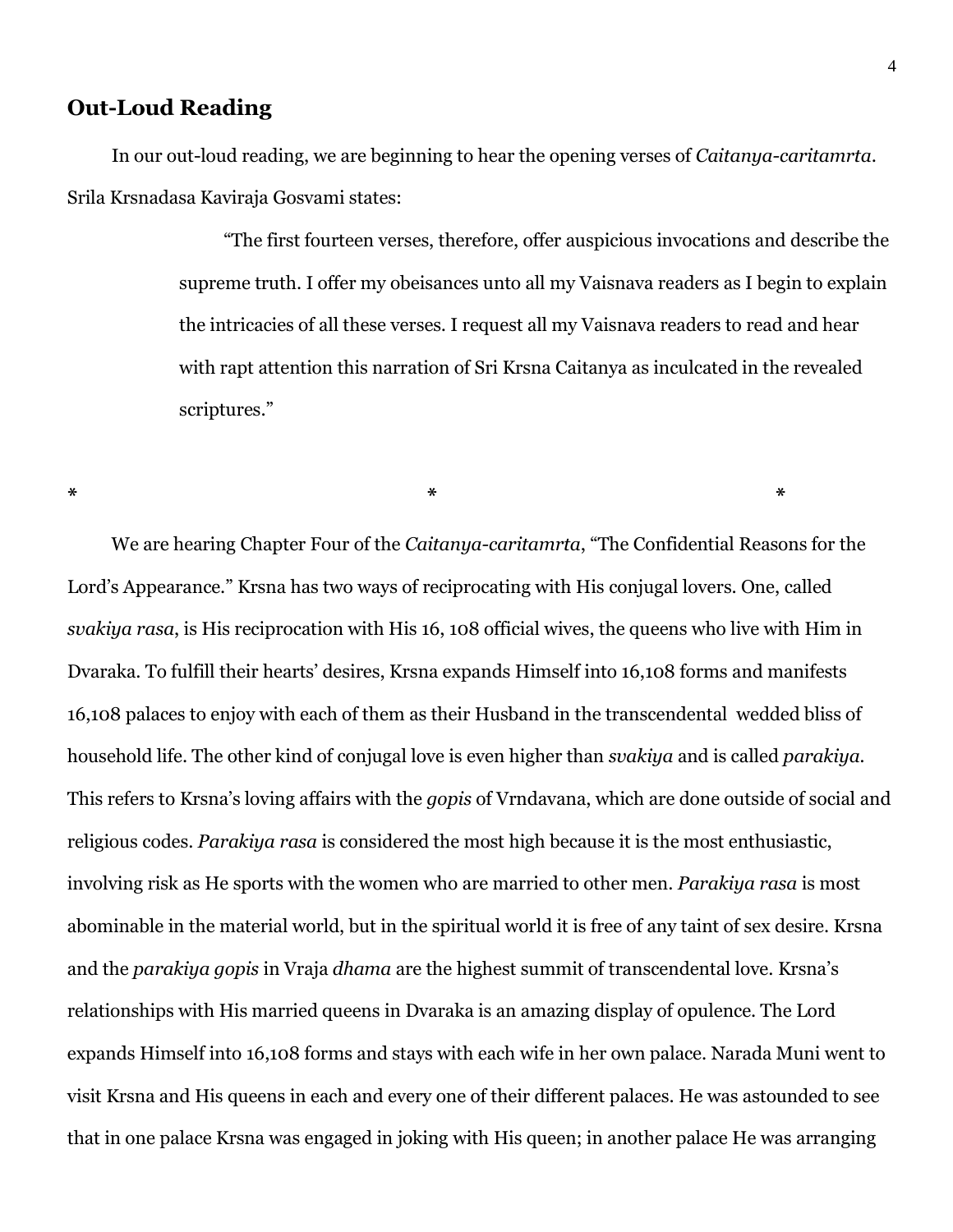marriages for His children; and in another palace He was engaged in practicing military arts. Krsna was satisfying each and every queen just like a henpecked husband.

**\* \* \***

 We are going deeper and deeper into *Caitanya-caritamrta, Adi-lila* Chapter Four, "The Confidential Reasons for the Lord's Descent." We are hearing the secrets of *radha-bhava*, things Krsna Himself doesn't know about Radha. Krsna says, "Whatever pleasure I get from tasting My love for Srimati Radharani, She tastes ten million times more by Her love.' The second secret is that Krsna knows His sweetness is very great. But Radharani knows that sweetness many, many more times than He does. When He sees His image in a mirror or in a fountain at Dvaraka, He is overwhelmed by the beauty of His form. But Radharani tastes that form many, many times more than He does. The third secret is that They both feel great bliss for one another, but the bliss that Radharani feels when She is in the company of Krsna is millions of times greater than the bliss that Krsna feels. In order to learn these secrets, Krsna appeared as Lord Caitanya in a golden color and in the moods of Radharani. In this way He was able to taste all the secrets of His consort Radharani.

### **The Prodigal Son Leaves**

 Many, many years ago I initiated a devotee and gave him the name Purusa dasa. He was active in Krsna consciousness for seven years and then dropped out. He was very disappointed with the devotees when they sold the skyscraper temple at 55<sup>th</sup> Street in Manhattan, and he stopped his association. Somehow or other, he came back just at a time when we needed his help. I had pneumonia, and he joined with Baladeva V. in caring for me. We're all grateful that he stayed so long. He started chanting his rounds again and working in the garden with Baladeva. But he's got his attachments—to his family. He has mixed feelings, but he's decided to return to the home he owns in Florida, to coincide with the 21st birthday of his daughter. He also has a son named Narayana, who's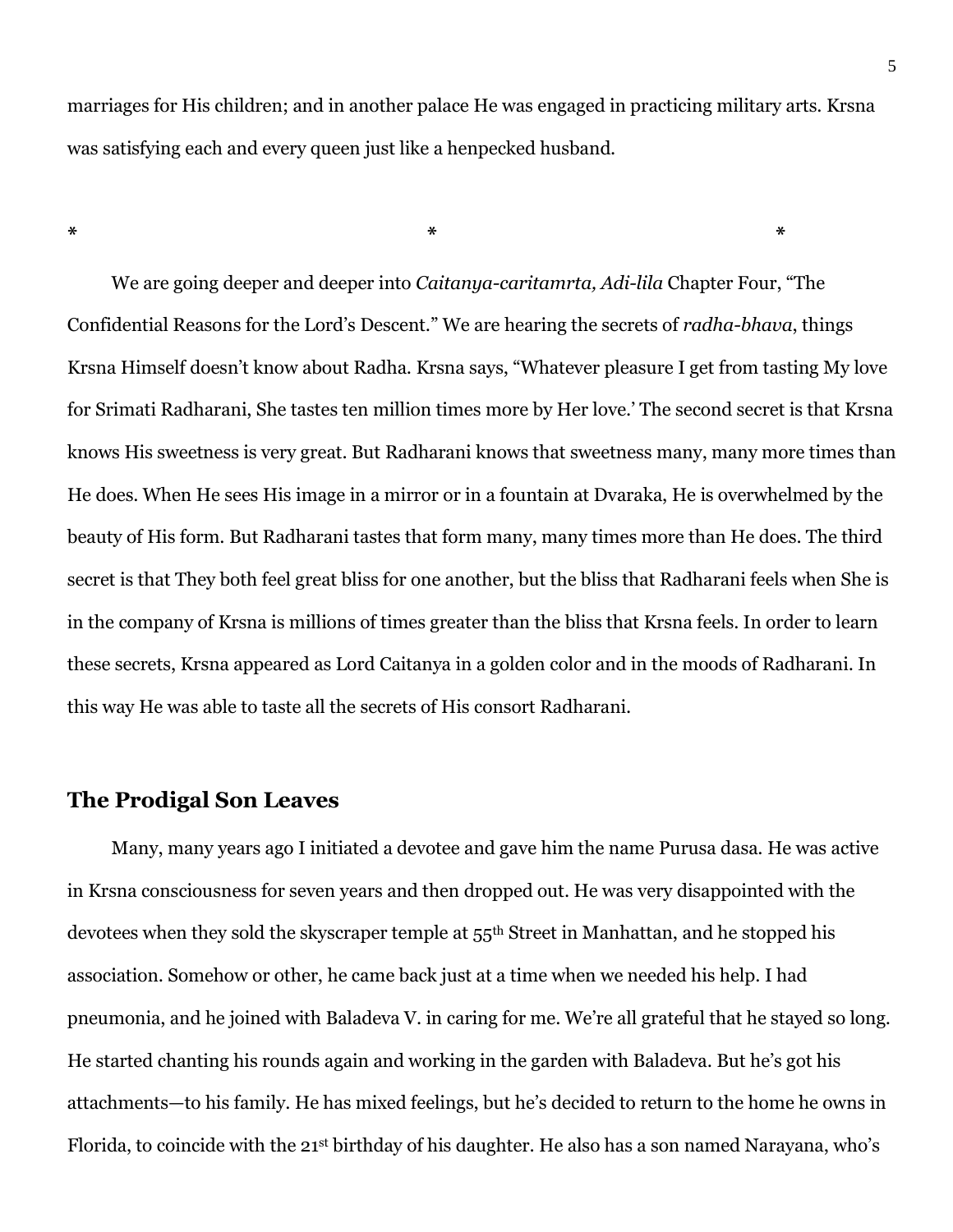34 years old, and he's attached to a few family cats. I'm sure I'll see him again. One problem was we didn't have a guest room for him. So he's going "home" for a while, but I'm sure he'll be back to join me.

# **A Visit from the Singhs**

 Nitai Gaurasundara and his son, now a lawyer, visited us at Viraha Bhavan. They are always enjoyable company. They are entertaining and sharp-witted. I asked them about their work. Nitai Gaurasundara is thinking of selling his practice to another doctor, while Abhisekha is just getting started in his career. Abhisekha is responsible for legal services relating to the day-to-day operations of hospitals and clinics. He coordinates with support staff in providing legal guidance. He likes his work. We had a lasagna meal.

*\* \* \**

 We phoned Nitai Gaurasundara's wife, Matsya, and her daughter Manjari. Matsya was not able to visit us because she is just recovering from surgery in her shoulder, which is still giving her nagging pain. We were able to see them, as well as talk to them, on iPhone. Manjari said that our talking to the women would make it more entertaining. I told her that our talk with the men was sober. Matsya told us how she has trouble sleeping because of the pain. Manjari runs a business office for a hospital, and her older sister Shruti is an oncologist with twin daughters three years old.

 The whole family is involved in the health care industry. Nitai Gaurasundara is a psychiatrist, and after forty years of practice he is seeking to sell his practice and retire.

*\* \* \**

# *From A Poor Man Reads the Bhagavatam, Volume 1*

p. 195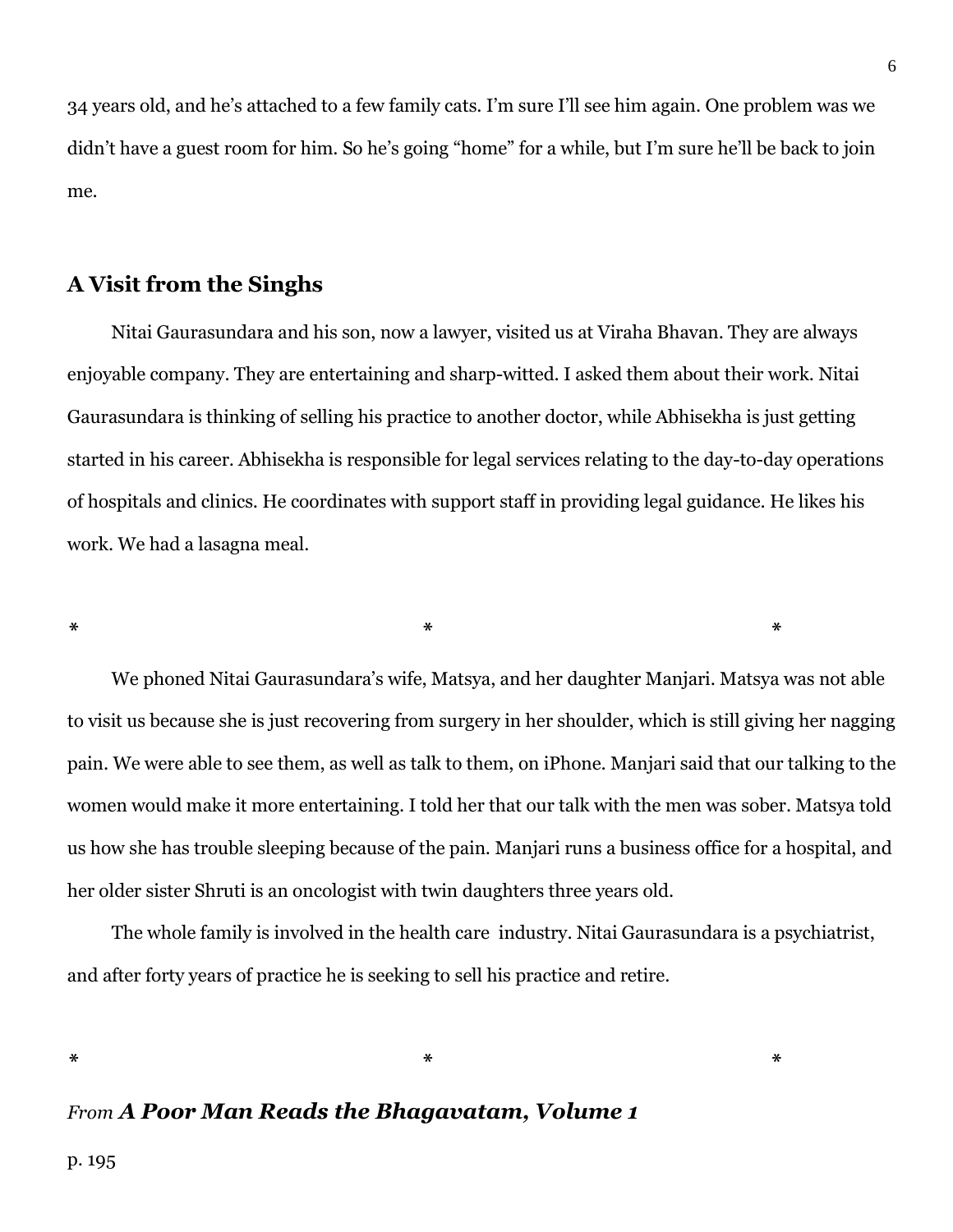#### **"Divinity and Divine Service (continued)**

 "Or there are petty questions, questions that are merely pious and are therefore mundane. Mundane questions tend to be demanding: 'When will You give me love of God?' 'Why can't I see You?' 'Where are the bananas?' 'When can I expect relief from my suffering?'

 "'Where is God? Can you show me God?' Agnostic questions. Insincere timefillers. Vapid, stupid and irrelevant. Questions that reveal our mentality as mean, our motives impure.

 ". . . We don't want to face our real questions because they are often so nasty. Neither do we want to face up to asking the questions that will bring us the most surrender, because to ask those questions would demand too much *tapasya.*

 "And we have to give answers. Are our replies verbose or superficial? Why bluff that we are capable answer-men? We can repeat what the books say, but the answers should live in our hearts. Don't give solutions if we can't follow them ourselves.

 "Ask only how you can serve. If you don't know how to ask, keep an inquiring mood by reading Prabhupada's books. Ask Prabhupada every day and answer the question with affirmative action. Then you'll stop feeling the need for so many sentences ending in question marks."

*\* \* \**

pp. 200-1, 202-3

"I mean I believe and you try. I get restless sometimes in the confines of what I know as *bhakti*. So I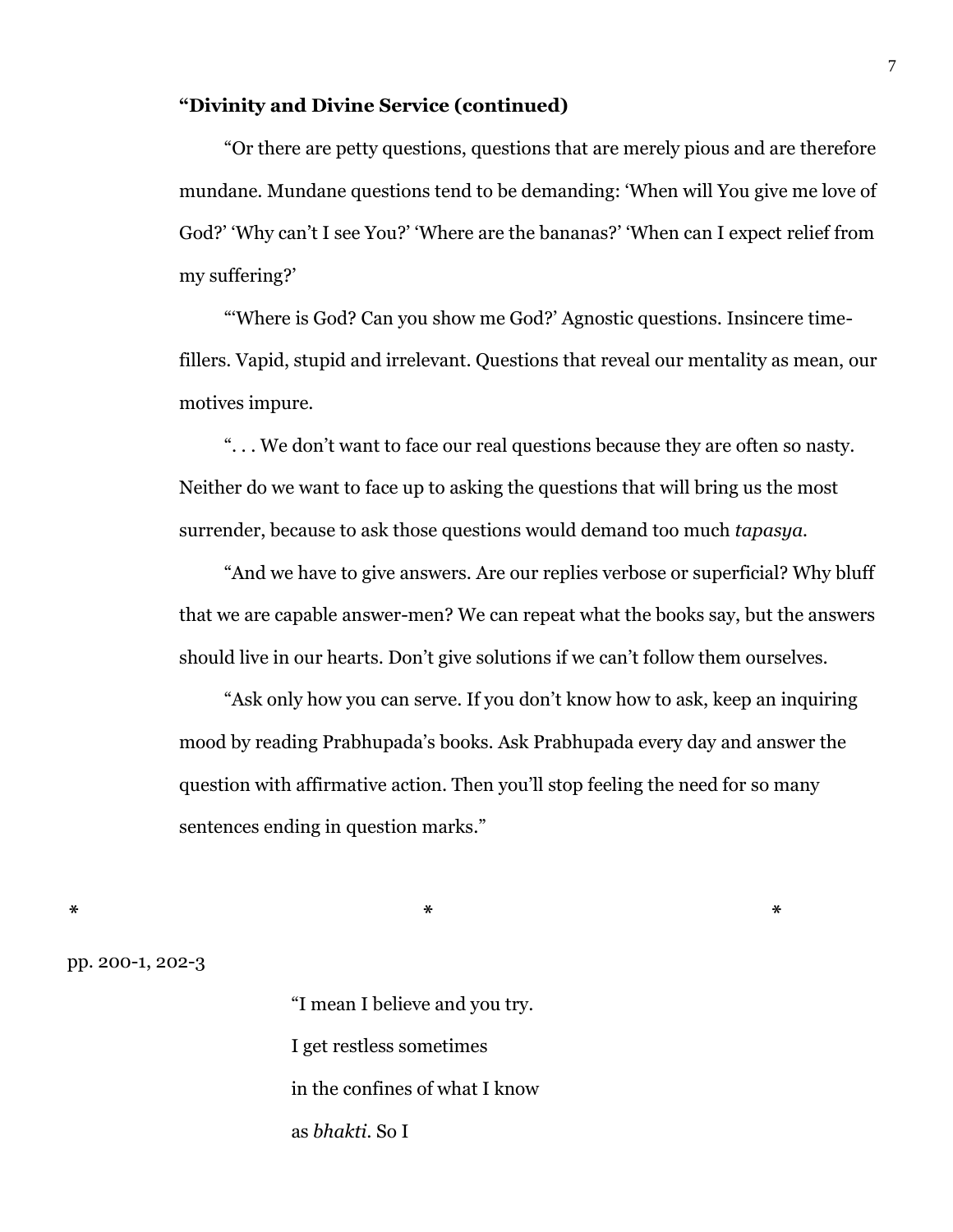peek around outside. But then come back into the house where it's safe.

"Don't want no hideous danger. Know that most men and women I meet are *maya* personified. Don't want to be part of it. Yet sometimes I feel unsatisfied or bored and mostly lacking, tired shortcoming. Who could be happy jawing his *japa* in such a mechanical way?

*"Sa vai pumsam's* theory to me, not realized fact. It points to the supreme devotees. I acknowledge them in any land and I believe they have lived and walked the earth (often barefoot). I sing this song of the interrupted, distracted. Please bless us as we get back onto the track. I must speak unrehearsed 'tho,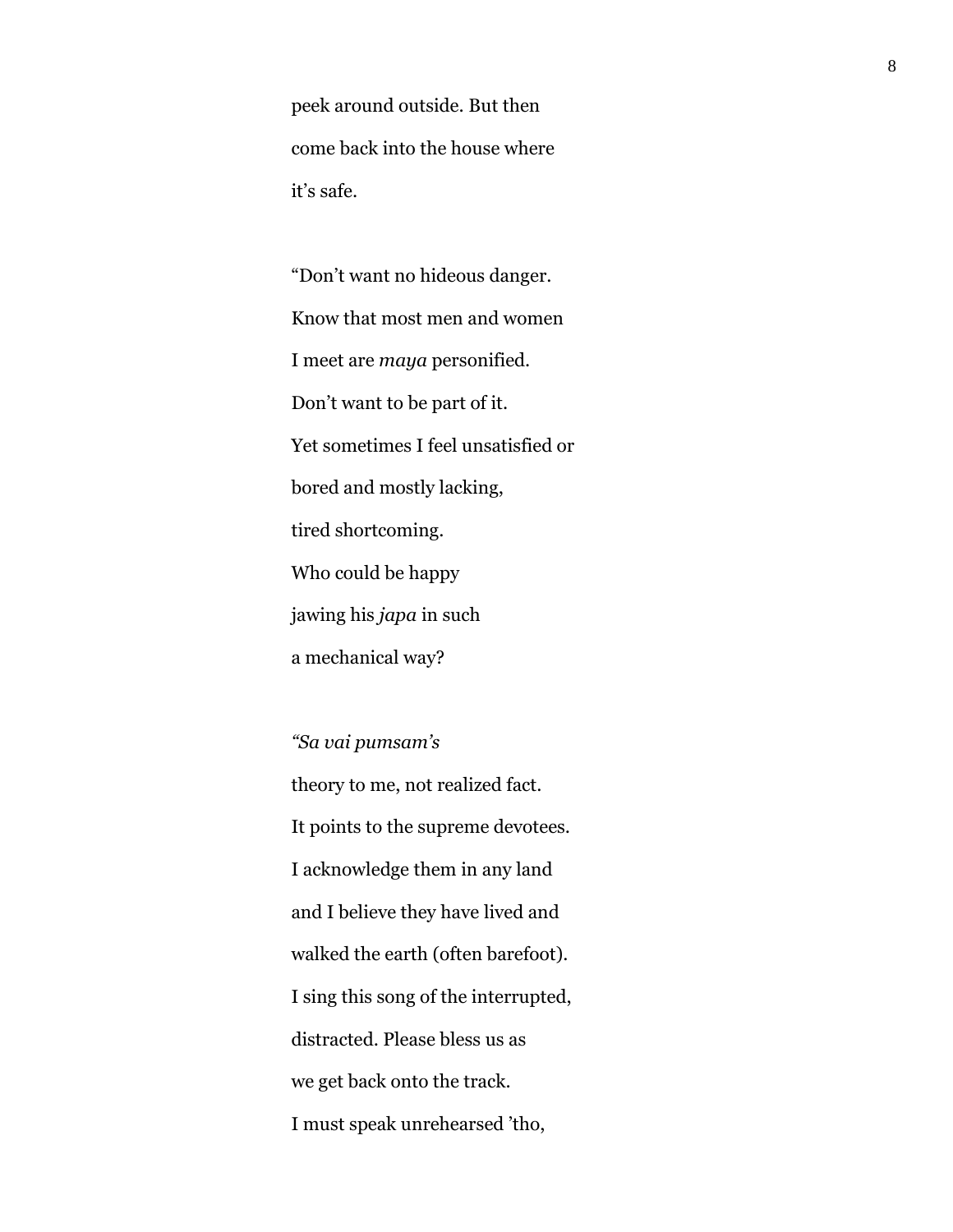how I opened a bag and found only a *duskrtina* spark . . . and here in India I met the red orb on the horizon at 7 A.M. to the desk on time, silent, waiting, untouched, reading *bhakti's* true form and liking it; it's my own code and I'll uphold it next week in an advertised lecture."

*\* \* \**

 "This system of writing on *Bhagavatam* verses is good. The *slokas* reverberate in me. Although I appear to wander, I always return to them."

pp.206-7

 "The desire to eat *halava* is starting to build in me. Is it wrong, sinful? Prabhupada ate sweets, normal food, and he didn't follow Nature Cure. I dreamt last night I was licking up white cream. Samika Rsi asked me how long I would follow this diet. I said, 'Oh, forever. It's a way of life.' But maybe I should modify it. Everything we eat each day fits into a little pot. I have to have keen hunger to appreciate it, because half of it is raw. I am not mocking anything here, just confessing that I feel discontent building up. It occurred to me to speak about it to someone, but to whom? Anyone I think of is already for or against it. No one is impartial. God may be amused.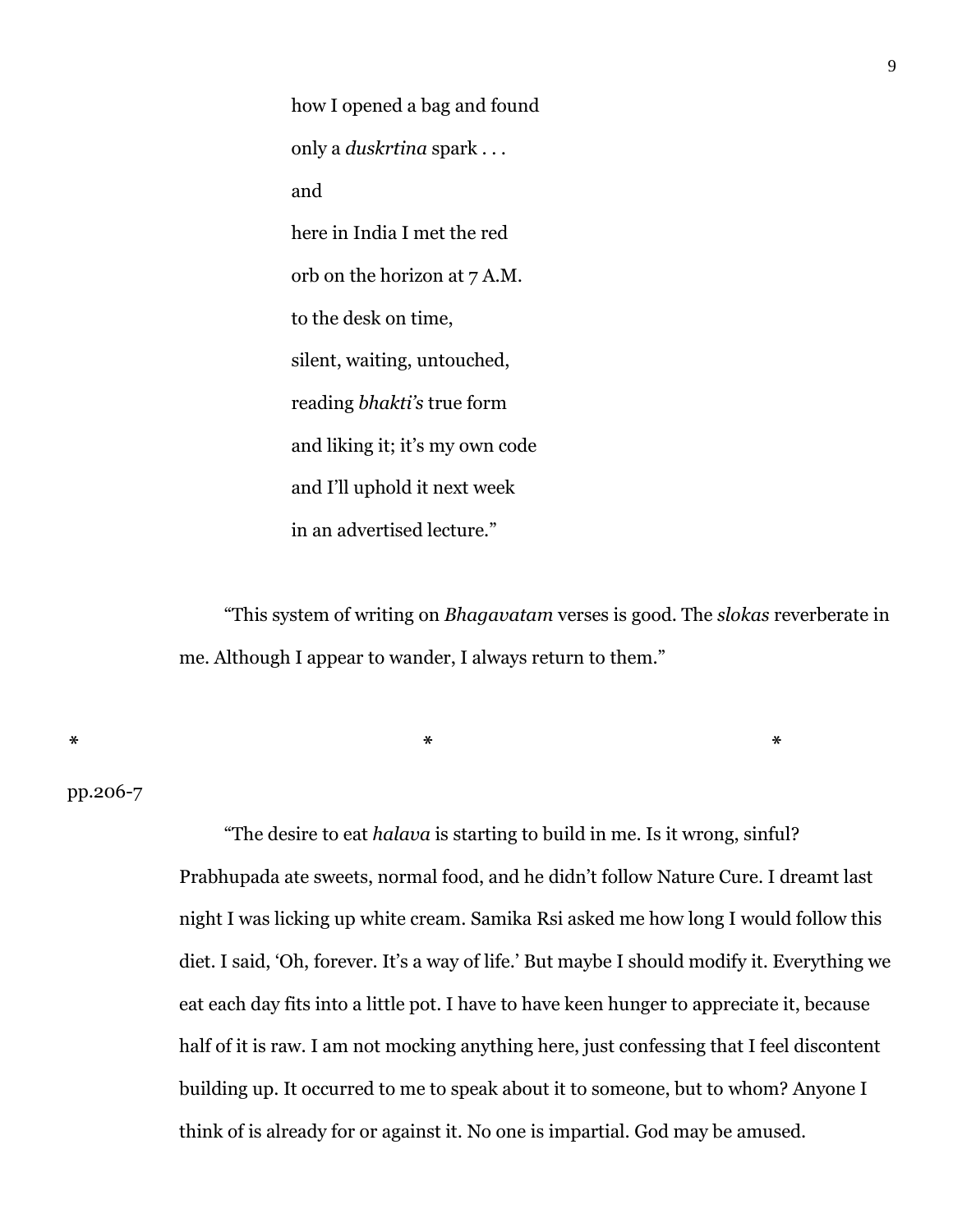"I wrote a book at the health clinic asserting Nature Cure is superior to other diets and the best method is to control the tongue. Sense control is a virtue. It's a mistake, as they say, to keep loading the belly even after we belch and we're not hungry any more. We cram it all in anyway. It becomes morbid, toxic, and the poisons circulate undigested in the blood. That's where sickness comes from. It makes *sense*, doesn't it? But how come I'm so skinny now and feel so weak? At least I'm not burping and belching all day long, and I have a clearer head.

 "I was trying to keep up my meditation on *Bhagavatam* 1.2.7 without drifting. Those little asides just came. They are part of the life of a *Bhagavatam* reader. He reads a text, then takes off his shoes. If he's a father, his son may read comic books. The father may pick one up at an odd moment and look at something. Of course, I'm not a father and there are no comic books here. I just mean I drifted off on a raft in order to come back to you, dear *Srimad-Bhagavatam* ; you are the riverbank and the holy river. I'm just an imitative fool drifting in literary currents who wants the ecstasy of *vairagya-vidya*, knowledge and detachment."

*\* \* \**

pp. 212-14

"'Krsna doesn't work in the spiritual sky. He plays His flute. He goes to the forest with calves and cows as a playing sport. His friends go with Him. 'Did you ever see a picture of Krsna in a factory or working a machine or smoking a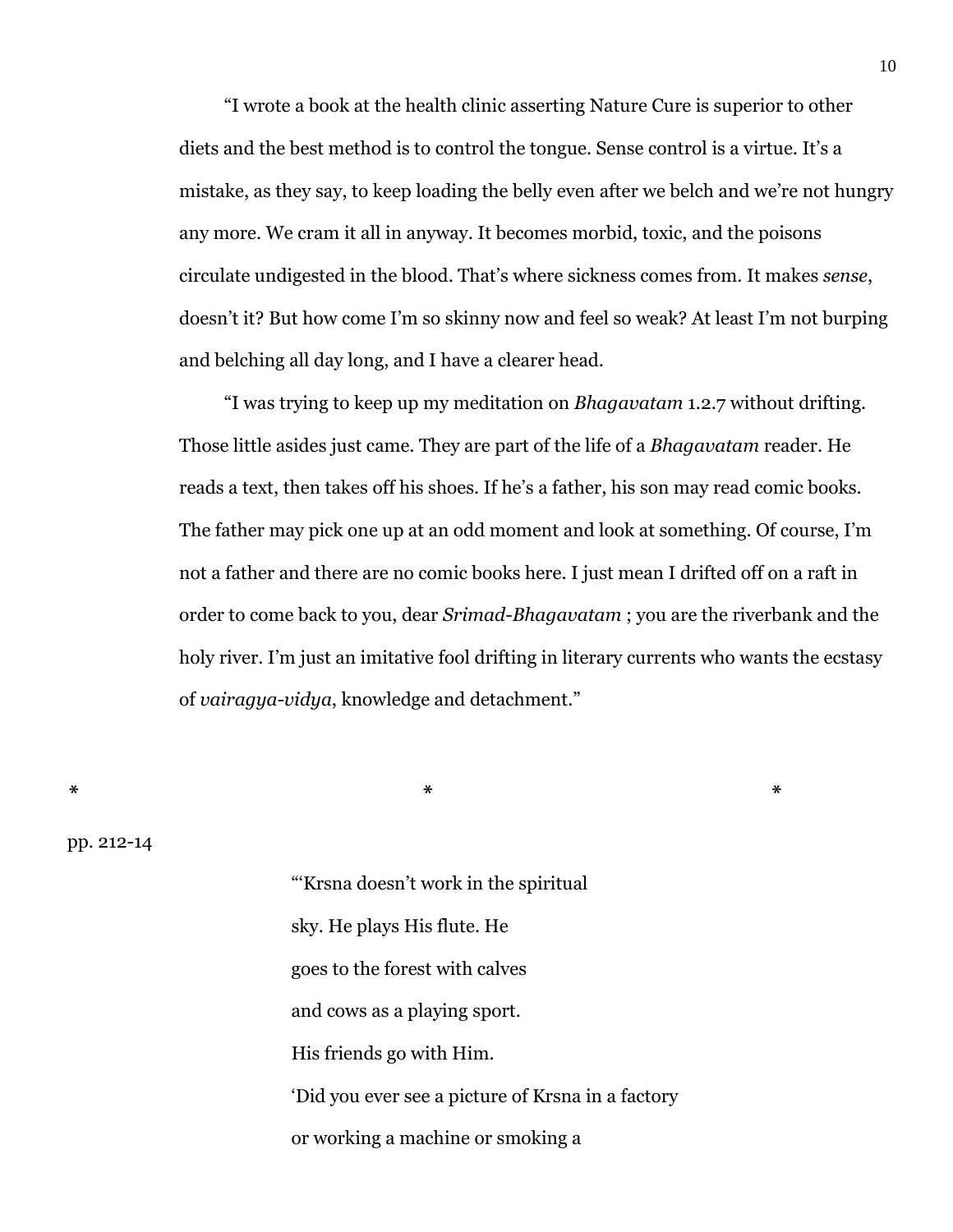cigarette? Did you ever see?

No, He is always jolly.'

"And Radha doesn't approach Krsna at the end of His *karmi* work day and say, 'What money do You have in Your pocket?' They are innocent boys and girls in Vrndavana village, far beyond this rat race. We can go there. Work for it.

"The Krsna conscious writer-self wants all for our Lord.

"Who are you?

 "I'm the hand and voice from one who was told to do automatic writing according to the rules of surrealists who write whatever comes without censorship.

"Don Marquis gives up job,

gives up tavern-frequenting,

converts all he has to cause

of Krsna.

 "We can't go wrong. Our song will triumph even if people think, 'We're ragged and funny, but we'll travel along, singing a song, side by side.'

"Don't be so corny. Make the best art for Krsna.

"That's what I attempt.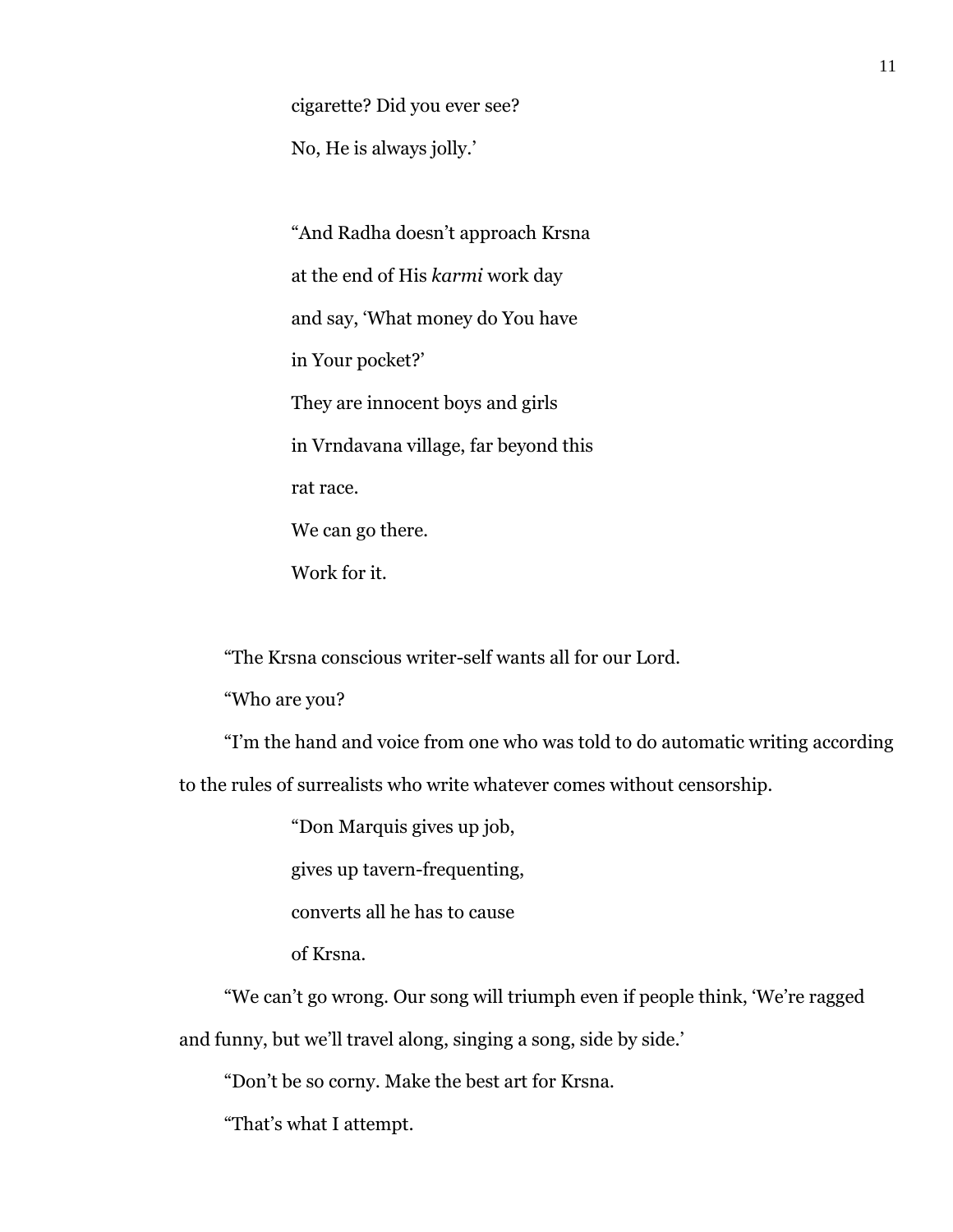You say you are the Krsna conscious writing self, but do you think you're alone in that? By the 'pure,' automatic writing or in memories, I too am trying to evoke that which will be Krsna conscious and avoid *srama eve hi kevalam.* I'm going to all the corners of my body and selves (*atma*), all the dark places in material creation, and lighting them with a Krsna conscious torch.

 "Still, we can work together and cut through quicker. And I can tell you of what I read in *Caitanya-caritamrta.* Lord Caitanya wanted to experience *radha-bhava.* How the Supreme Lord desired to be a *gopi* is *acintya-sakti.* If you are celibate, you stand a chance to understand Him. If you are *Krsna conscious* and celibate."

*\* \* \**

pp. 223-25

"Read *Bhagavatam* daily. Seek lookout on lofty plain. It's almost 3 P.M., Sarge. Time to wake up Srila Prabhupada *murti.* I'm sorry for my oversights today came before him wearing no Vaisnava *tilaka* because I was in a rush, splashed his best sleeping blanket with hot wax because I was playing with fire and not using my intelligence. And other mistakes. But I did use some care and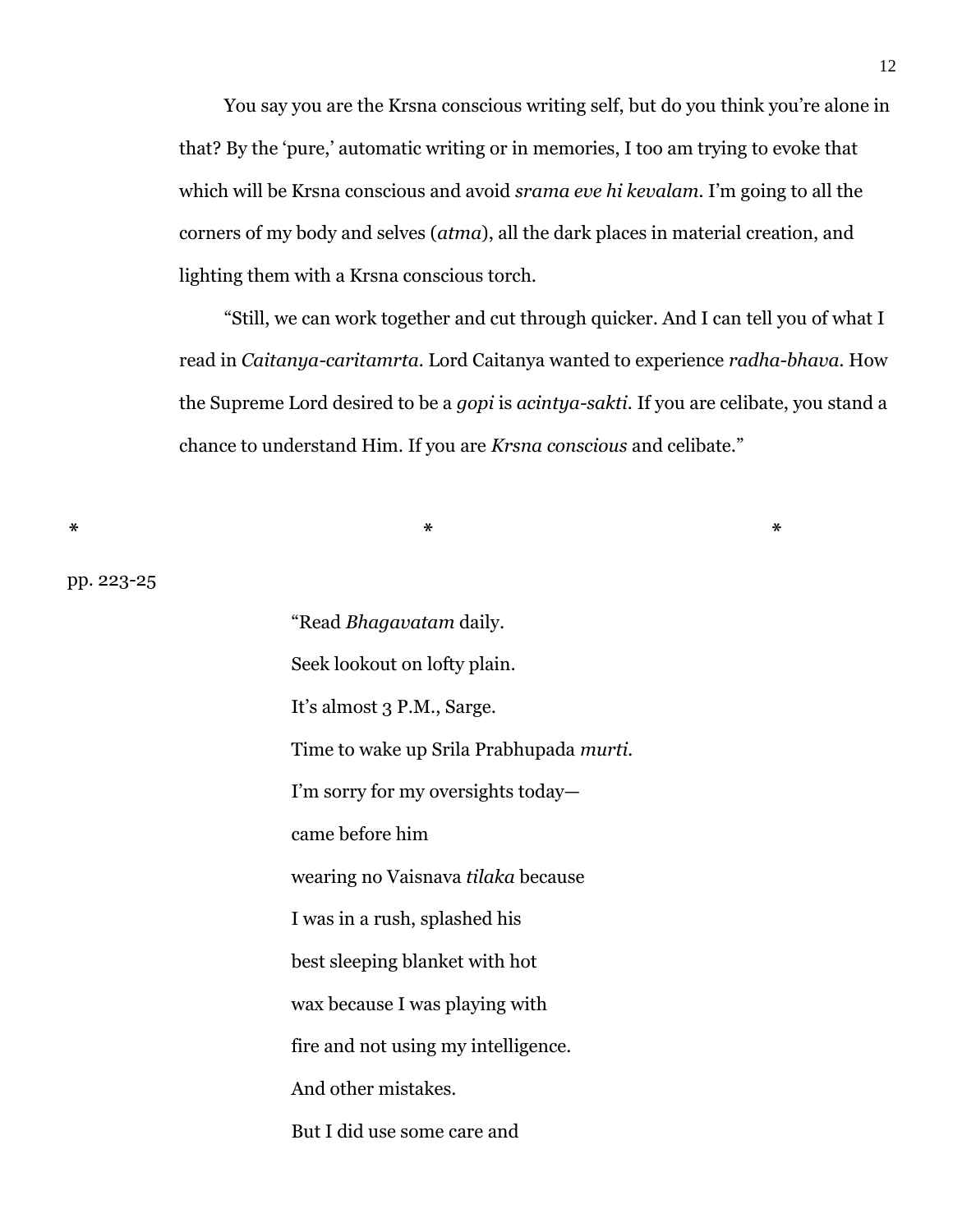tenderness and respect and I'm glad for that.

"Time for his juice and mine. Keep working at transplanting organs, growing tomatoes, carrots, and beets and controlling your tongue by being overwhelmed in the work, as he says, of researching the Truth.

"Research? I thought that was a bad word. Well, you can research how to engage yourself even when you feel tired at midday. How to head off anger and irritability at that time. How many ways to be kind to your closest friends, and to be companions can you do it? to those you don't even know or to those who may hurt you?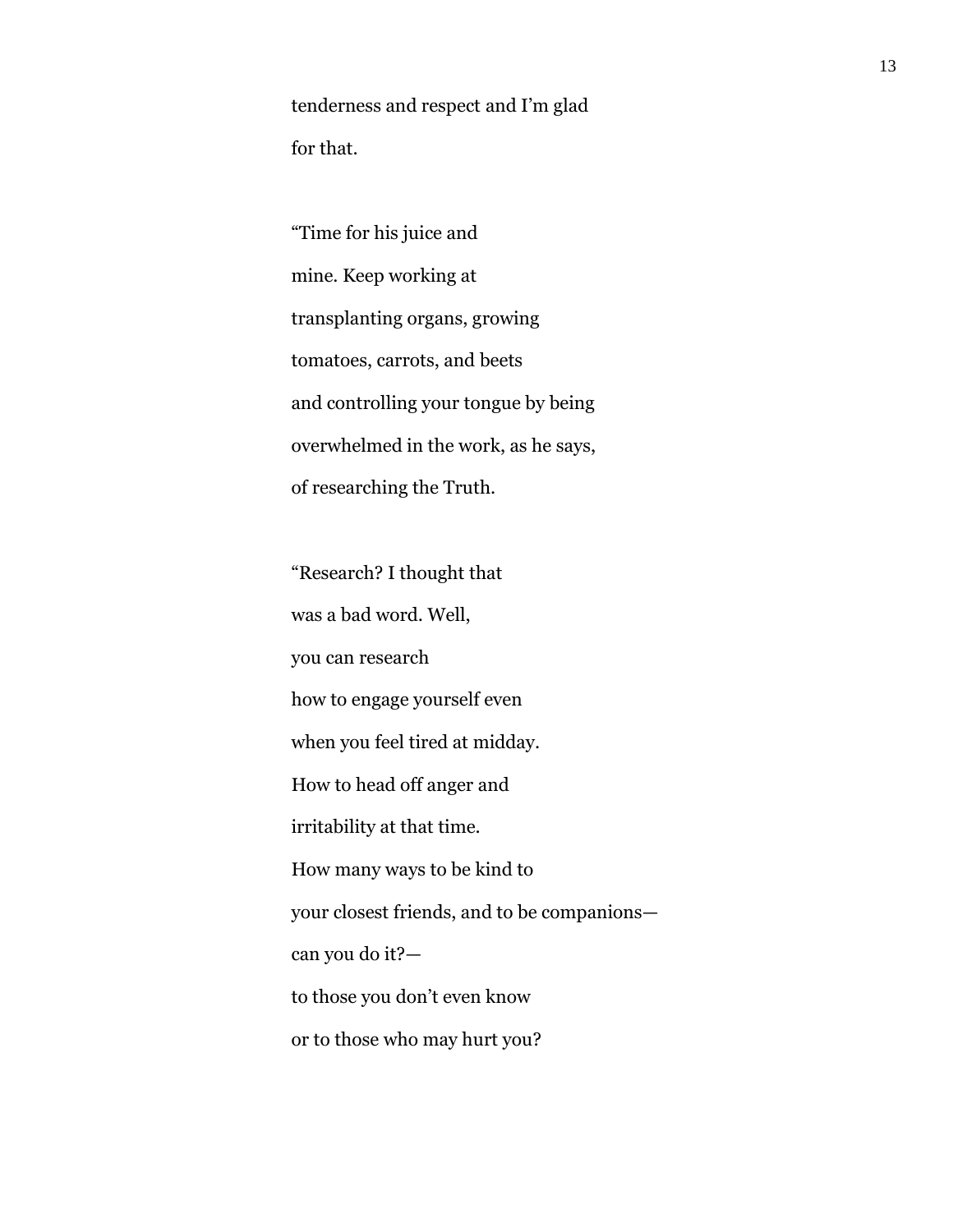"Research—tomorrow is Ekadasi. How many extra rounds can you chant? Can you find places in your schedule to do it? Can you improve your delivery of *A Poor Man*? Research in Jiva Gosvami and the familiar yet new purports of your spiritual master. There is much to be done. Patiently. Humbly. Without attachment or material desire. And don't get restless or allow the mad mind to do what it wants. Know what I mean?"

*\* \* \**

pp.233-36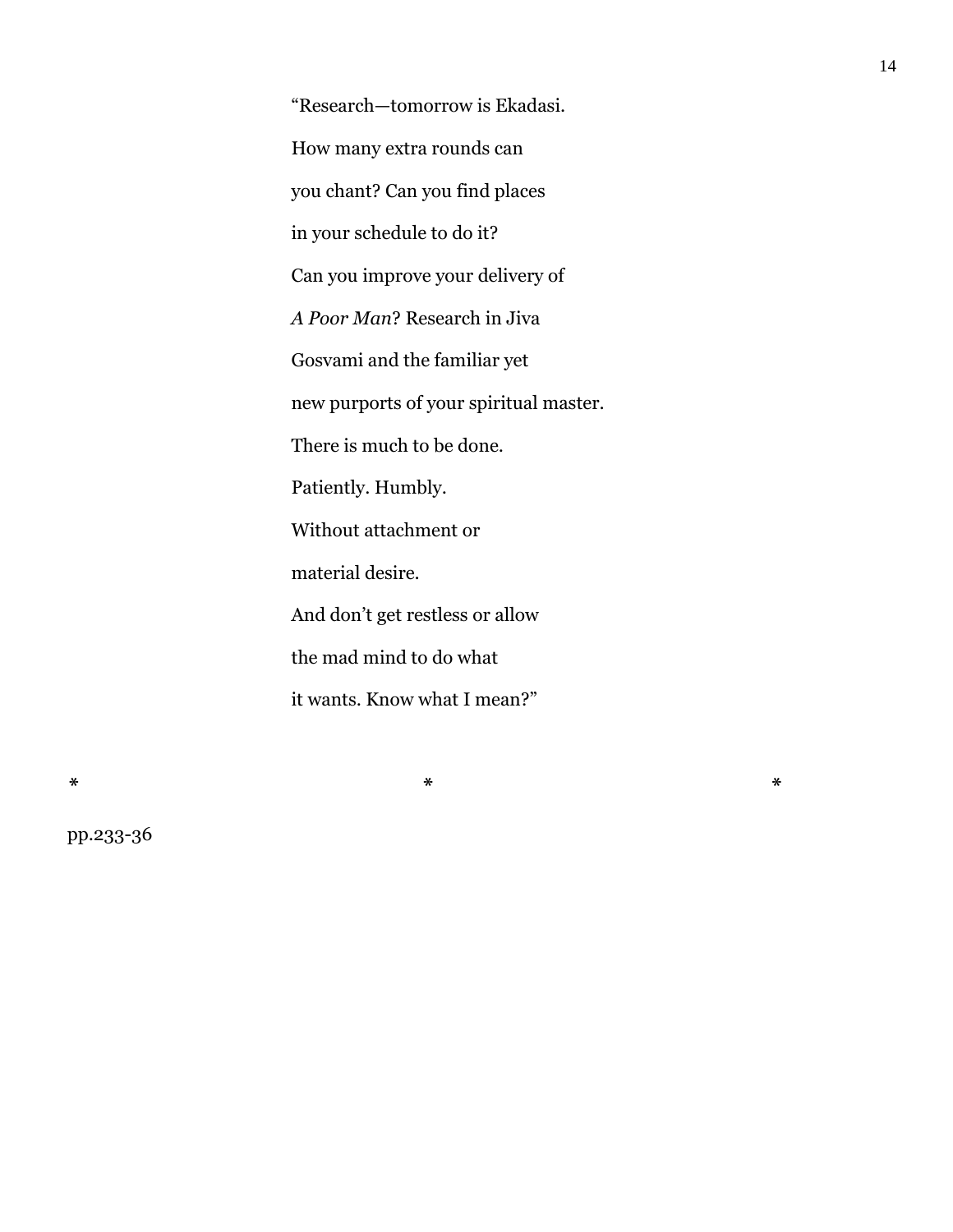

 "Here's a picture of the seriously inquisitive sage. Notice that he's walking to the left. That's west. Is he going downtown to preach? Is he bold? Or is he just going to the bathroom again? Is he going from the *brahmacari-asrama* to the temple room, half out of boredom, half out of routine?

 Why do I call him 'seriously inquisitive'? Because he left his parents, school, and career and moved into a Hare Krsna temple where they stress reading, chanting, and serving all day. That's a serious commitment.

 This particular student needs a break, though—a few amenities. He looks forward to some *Vedanta-sruti,* but not more than thirty or thirty-five minutes at a time. He needs to joke. He wants to go to the roof and feel a little warmth from the winter sunshine because his bones and flesh are cold. He's got a cold. He looks forward to eating and daydreaming, 'while visions of sugarplums dance in his head.'

 "He's not really a *chraddadhana munayo,* not yet, but we won't reject him. He has come a long way already and we want to protect him. Some senior can counsel him: 'Get serious. Don't space out.' The boy walks to the left. He is on a man's errand and he lacks confidence. Will he walk into profound, self-sacrificing engagement, or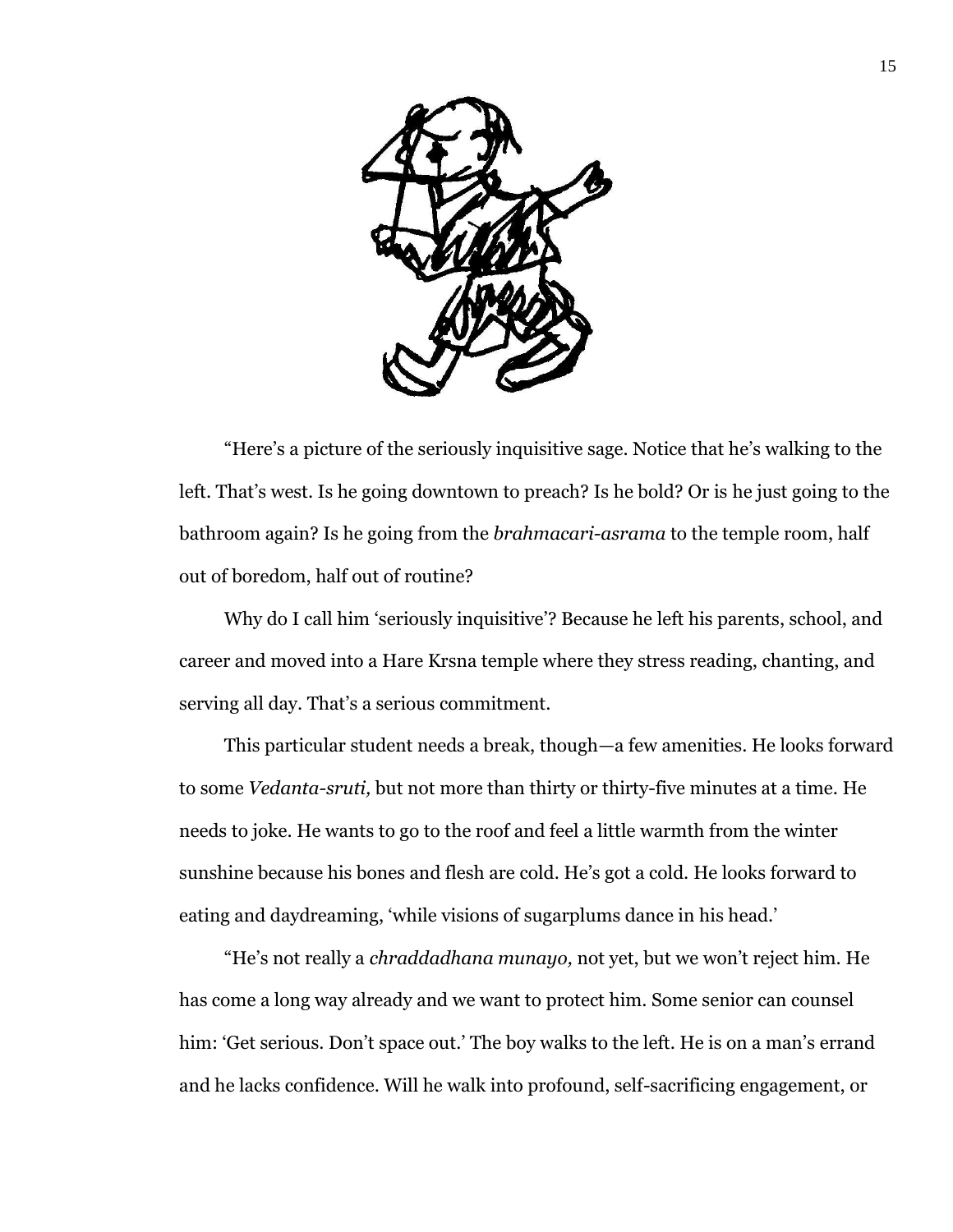"A third-class devotee is material A second-class devotee is a preacher who hears from the *Bhagavatam* person. There he goes again, flying off a cliff, hang glider. He can do that because he doesn't have to work for a living. He's spending his karma that way. I say better chant more today and redeem yourself. ISKCON on the march for 1996. Better account for yourself. Willy bejabbers I ebb and flow while the female singer broadcasts. I had a good reference to read you about strictness in celibacy and how it relates to Lord Caitanya not being *gauranga-nagari* but always in the mood of a *gopi.* Give up material lust and all lust. Don't feel guilty for not being in a temple right now. I'm out here writing. I'm seeking themes and scars and ebb and flow to prepare this seriously inquisitive sage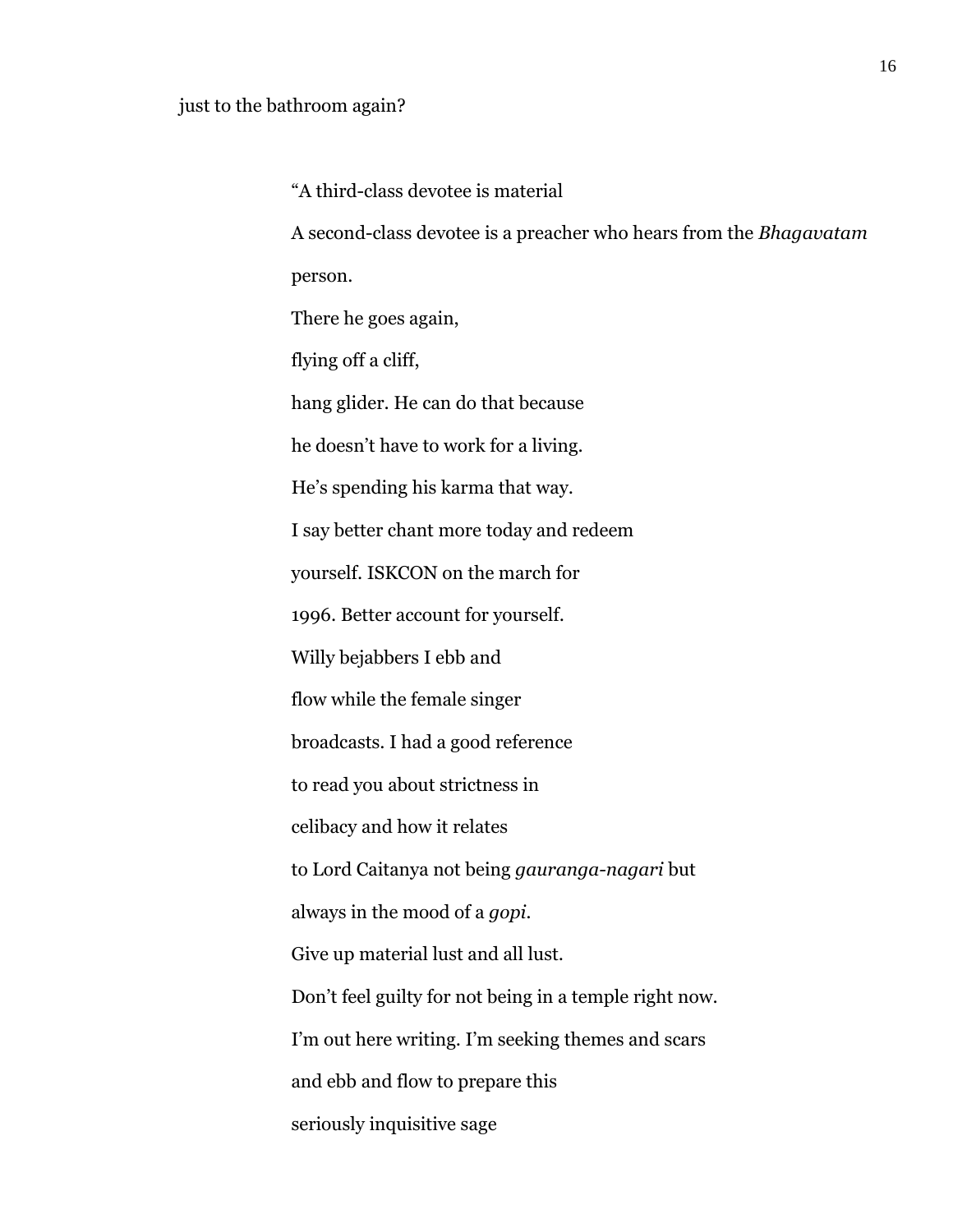rabbit's foot, stew of newt, witches brew. It's actual. I came out of stupor, a boy who remembers He was in the Navy and ate garbagey meat stew with lousy taste and cooks and servers dirty, pimples and ripped T-shirts, foul mouths and him with a delicate or agonized poet's book in back pocket. That's all past now. Present is Indian pop music, house servant Lakshman cleaning the bathroom, water sounds and I'm actually serious and well-equipped with knowledge and hearing *Vedanta-sruti* sometimes.

 "And you, are you always perfect? You don't want to hear this? Then turn it off. I'm gonna chant. This is also chanting. Grr, humble, bark, sniffle, belch, look at, gripe and drive the worst."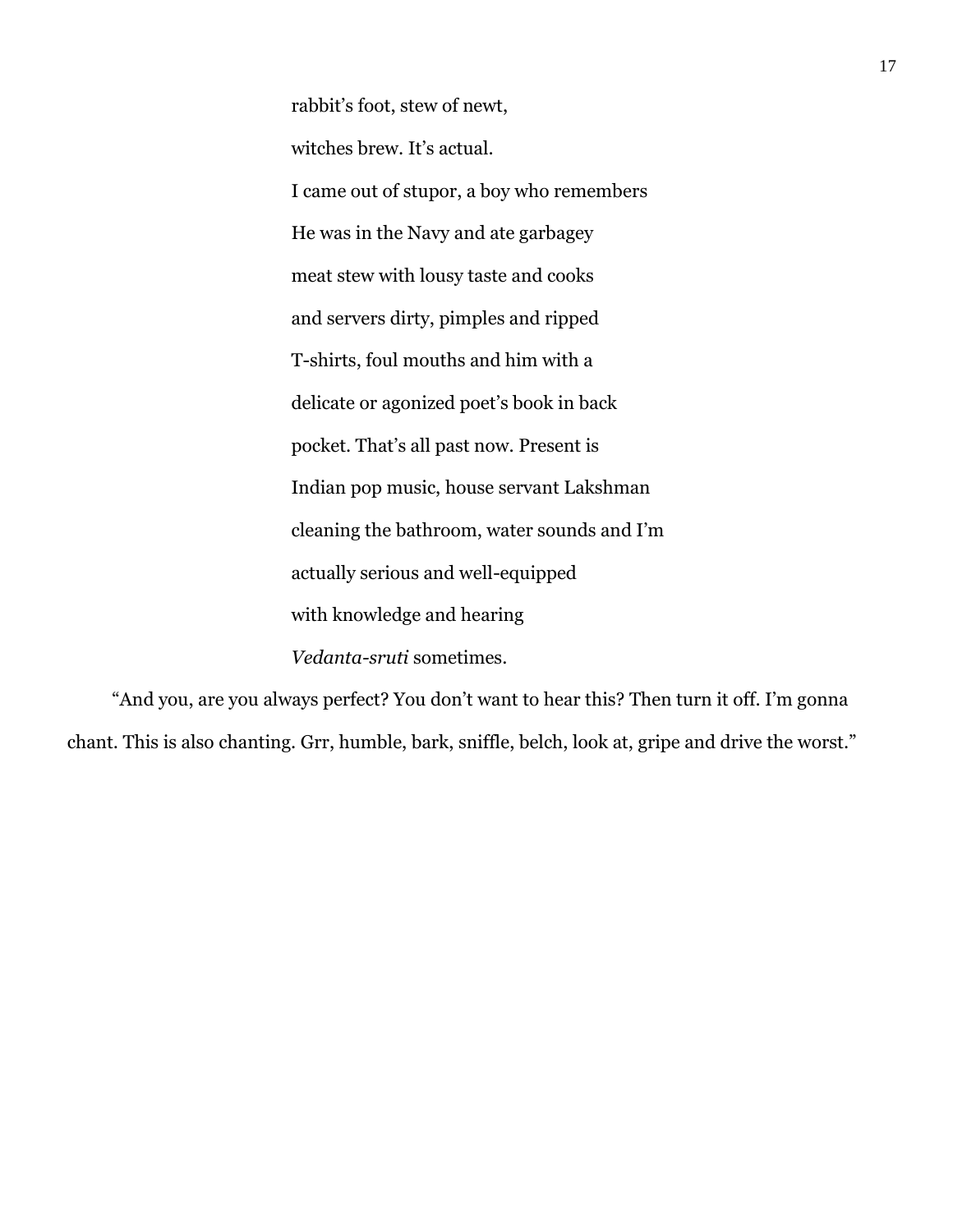

# From *Songs from Stuyvesant Falls*

pp. 54-55

# **"***Prabhupada's* **Vyasa-puja"**

"My rounds were attentive and swift. Our Vyasa-puja celebration was very nice. I spoke at length commenting on the homages made by the devotees for the Vyasa-puja book. I also spoke my

**\* \* \***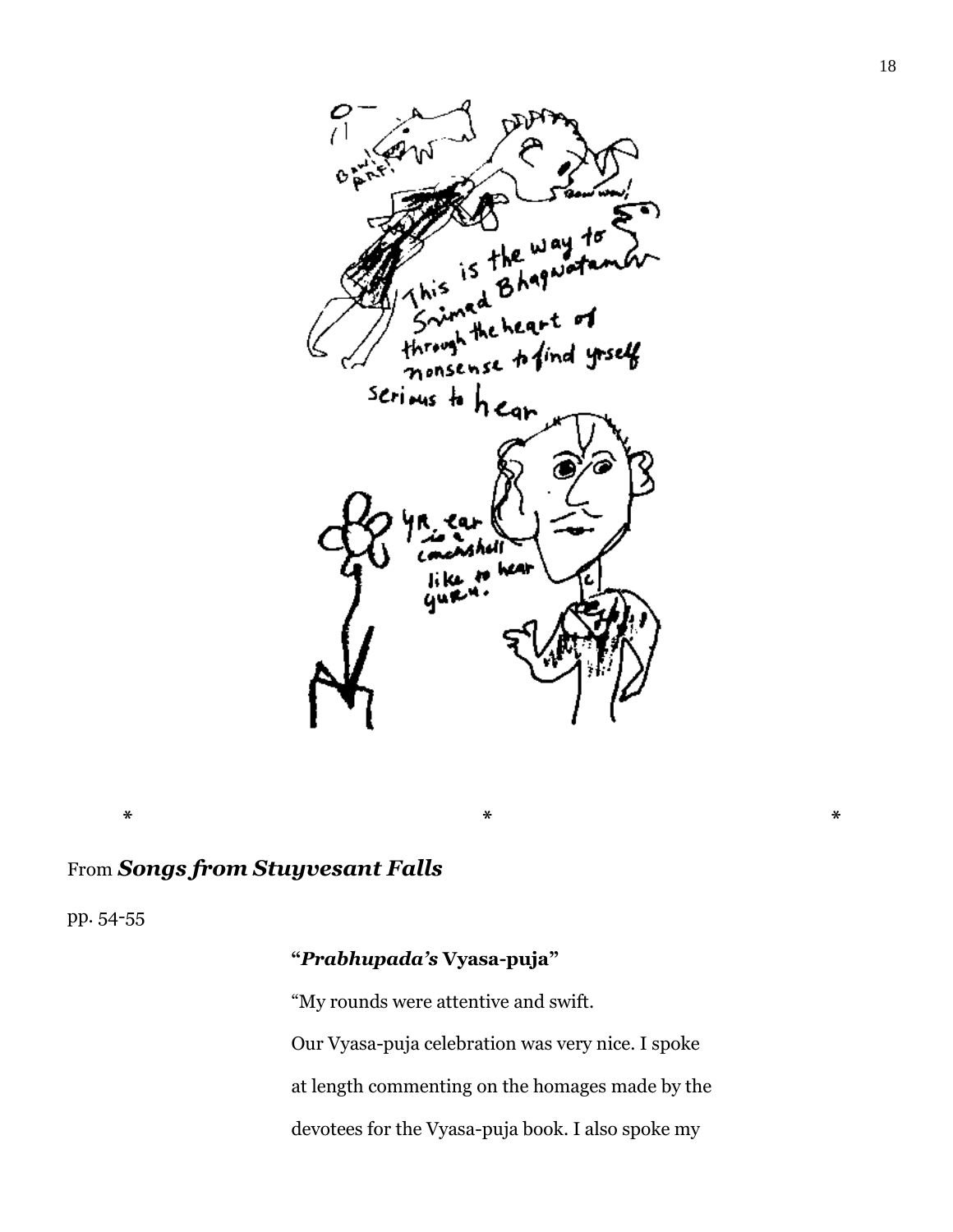reminiscences of the early days with Srila Prabhupada. Jayadvaita Swami spoke strongly how Prabhupada never compromised and told incidents of how he smashed the impersonalists and scientists. Arundhati stole the show with her long memoirs of intimate exchanges with Srila Prabhupada. For a year and a half she traveled with him and typed his manuscripts and cooked for him. Dhanurdhara Swami spoke Prabhupada's legacy is being carried out by his potent followers. Then we observed *puspanjali* and an *arati.* We honored a feast, and everyone liked the *samosas* and sweet rice made by Baladeva.

"In separation from Krsna, Radha thought of giving up Her life. But She thought if Krsna returned from Mathura and did not find Her there He would be unable to remain alive. Her yearning to meet Krsna is a transformation of Her *prema.* It exudes a wonderful sweetness. Hearing Her contradictory nature I am puzzled. I want to taste it, but I am not qualified. I stand on the shore of the ocean and taste a drop.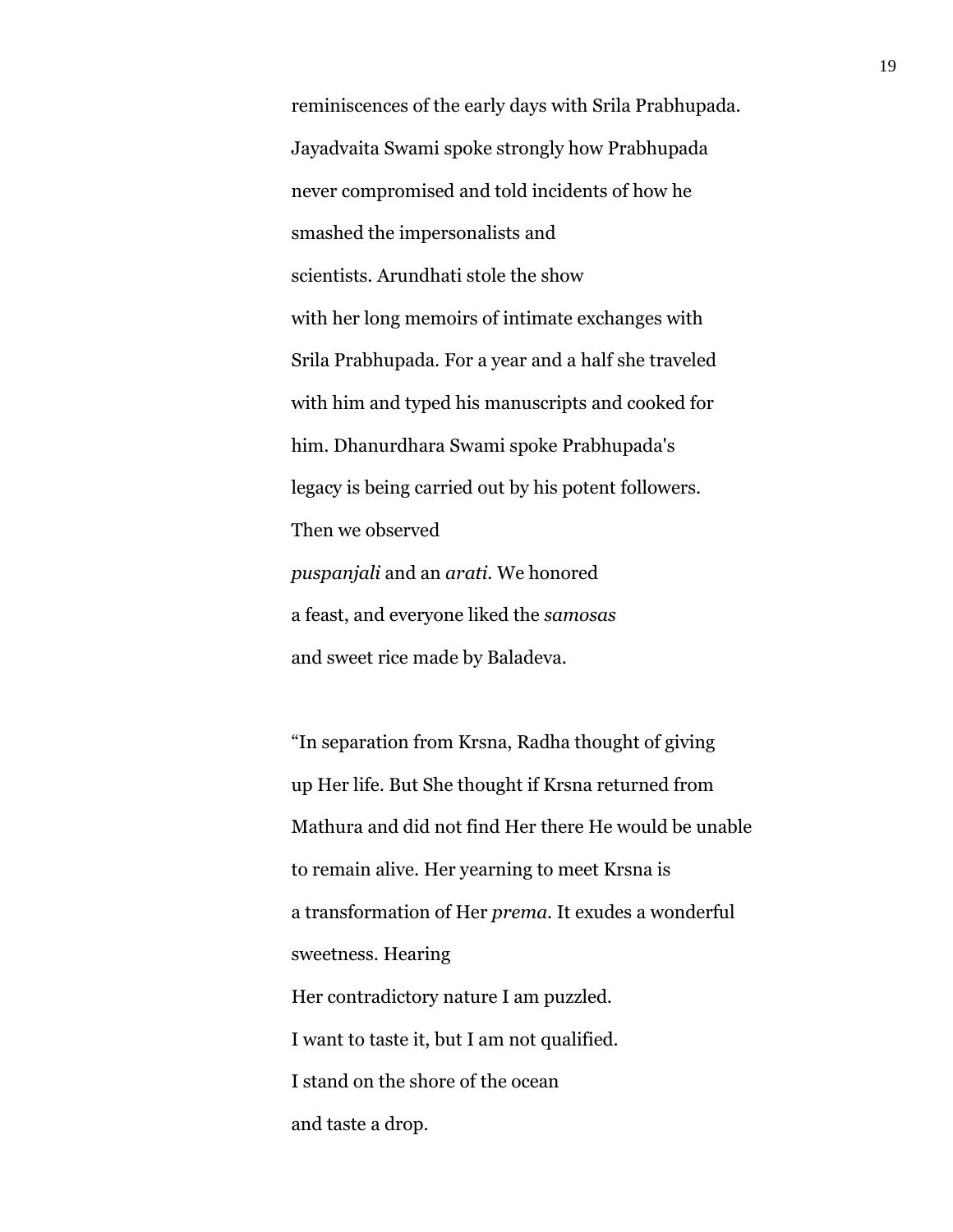I worship Radha-Govinda and play music to enliven my senses. It is playful, and I dovetail it in my *sadhana.* My body is tired from the two days of exhausting participation in the Vaisnava holidays. I felt pain in standing for the *puspanjali* as my left ankle ached. I talked with Lilavatara who was unhappy that she could not cook for me. Jayadvaita Swami will stay on for several days, and I will host him. The four of us sat at a table and honored the Vyasa-puja feast."

**\* \* \***

# From *The Wild Garden: Collected Writings 1990-1993*

pp.134-35

### **"***Other Places***"**

 "There are so many devotees in Srila Prabhupada's movement. Some of them appear irregular in their character and we are prone to criticize. Just by thinking ill of another devotee or by allowing our minds to criticize someone, we can jeopardize our whole spiritual life. Although we may be inoffensive in our actual dealings, we also have to check our internal offenses. It means we have to become humble in our hearts.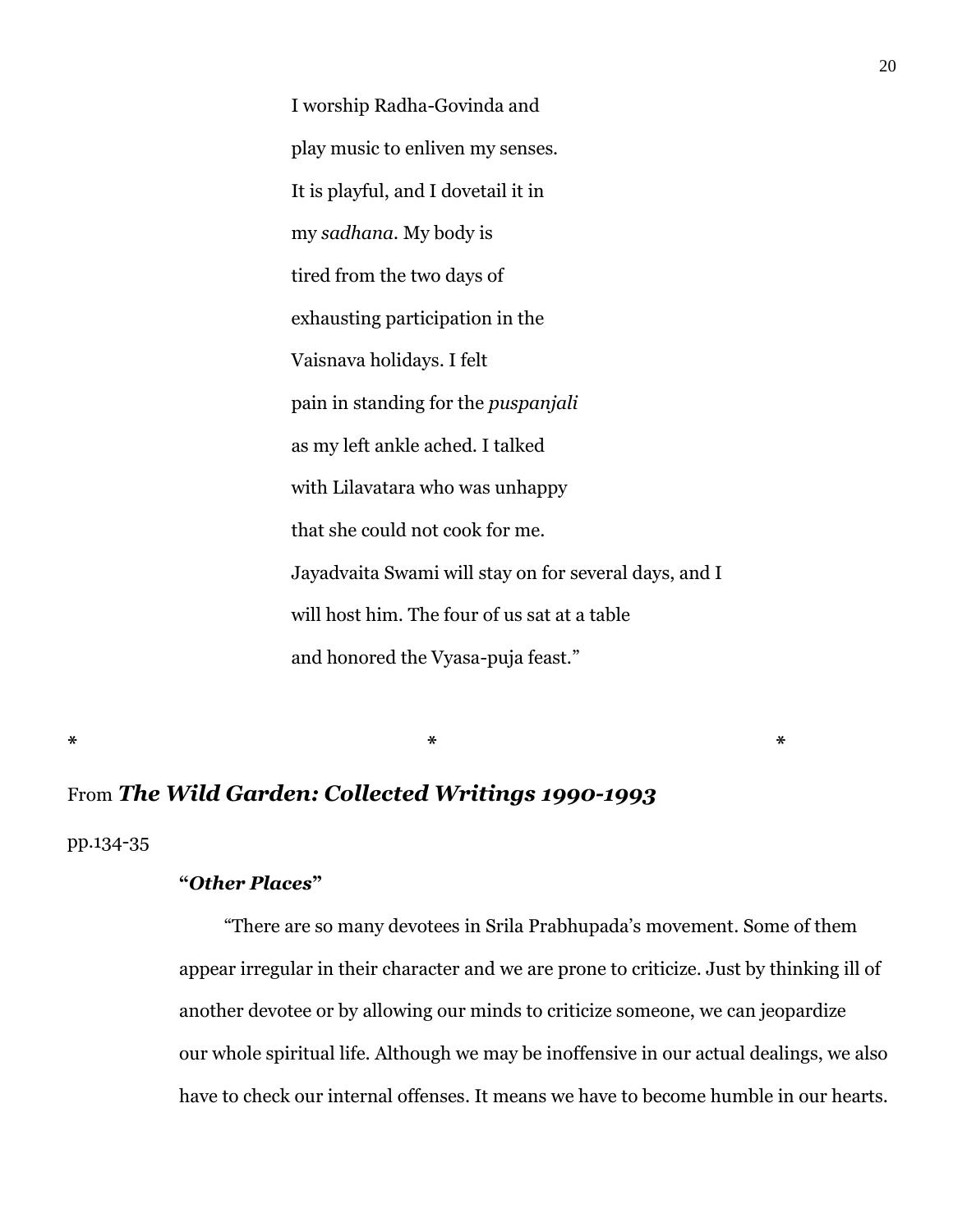"If we can realize, at least somewhat, our own fallen natures, then we may deliberately avoid the cutting, sarcastic words or thoughts we aim at other devotees. According to the narrations we hear in *sastra*, if we do offend someone, we should approach them directly and beg their forgiveness.

 "We cannot become offenseless by simply avoiding contact with others, although it's true that thick mixing with many devotees can give rise to offensiveness. But as Lord Caitanya prescribed, we should praise the devotees, both in their presence and in private. We don't want to be superficial, but we should look for the good that exists in each person, and concentrate on that.

 "I hear children's voices mixing in with the cattle lowing and the sheep baaaa-ing. Are the cattle complaining because I am leaving here in a few days? Of course not. But it somehow speaks to my mood in a way that reminds me I have to go. It also reminds us that these creatures are not happy. They are a lower species of life. (Lord Caitanya told the leper that Yamaraja has 84 *lakhs* of hells for offenders.) To err may be human, but too many mistakes and you have to suffer."

**\* \* \***

#### From *From Imperfection, Purity Will Come About*

pp.70-71

 "Okay, ink-spiller, one pen has leaked all over your finger and your right palm. Another has run out, and since you have no refills on the desk, it lies discarded like a dead soldier. More ink is easy to find, but stop and think. Writing can also be an excuse not to act: 'Isn't it marvelous the way Bhaktivinoda Thakura puts all of us on the spot?' Yeah, and he writes, 'Me too, me too,' and leans back satisfied that he has done a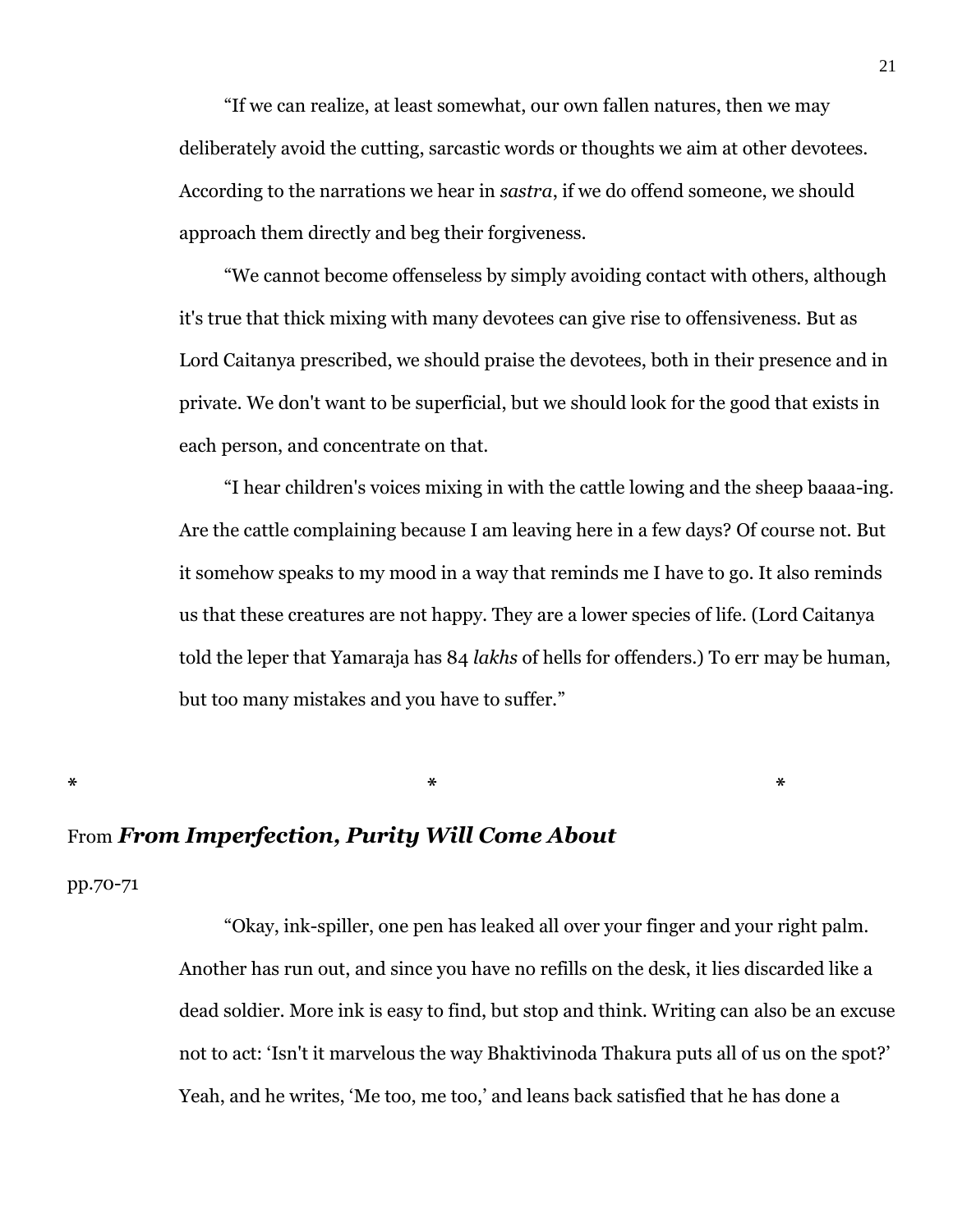morning's work. O when, under the shelter of my spiritual master, will I call out to You with humility?"

**\* \* \***

# From *Morning Songs*

pp. 114-115

"The poem is a formula but I want to change it so it's not the same thing every day. I face Krsna in my heart and pray to Him. There is always something new to sing. The music carries me in waves of expression as a part of God-praise. Krsna has given me the ability to write many books which I am reviewing in the autobiog, quoting them for their Krsna conscious content and seeking sentences from my imperfect self.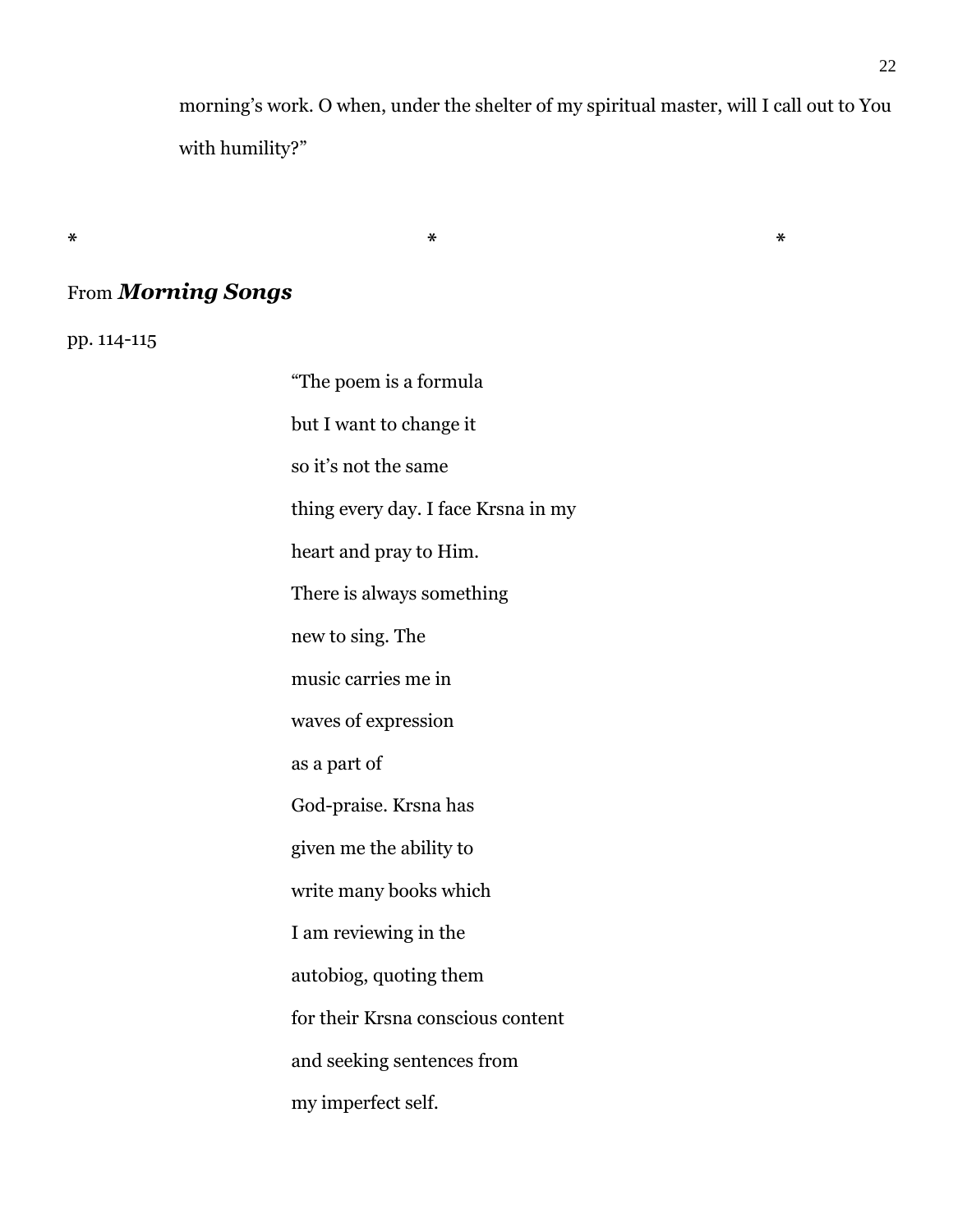I am happy to continue it for many pages. The books are after all my best effort, my prime service to the Lord and guru."

**\* \* \***

#### From *Vaisnava Behavior*

pp.6-7

#### **"BEHAVIOR IN PREACHING"**

#### **"A Devotee is a Gentleman"**

 "When a television interviewer asked Srila Prabhupada by what behavior one could recognize a true follower of Krsna consciousness, Srila Prabhupada replied, 'He'd be the perfect gentleman, that's all.' And in translating the *Bhagavad-gita* verses listing eighteen items of knowledge (Bg. 13.8-12), Srila Prabhupada translates the word *amanitvam* as, 'One should himself become a perfect gentleman and learn to give proper respect to others.' Although in ordinary usage the word 'gentleman' may refer to a man of wealth and aristocracy, we use it here to describe a devotee's high standard of honorable and considerate behavior. The polite and humble behavior of a devotee can be appreciated even by the nondevotee. A devotee is not arrogant, boorish, or inconsiderate of others.

 "In the *Srimad-Bhagavatam* 1.5.29, Narada Muni explains that he was favored by the Vaisnavas because, 'I was gentle in behavior, and all my sins were eradicated in their service.' Commenting on this verse, Srila Prabhupada remarks, 'One should not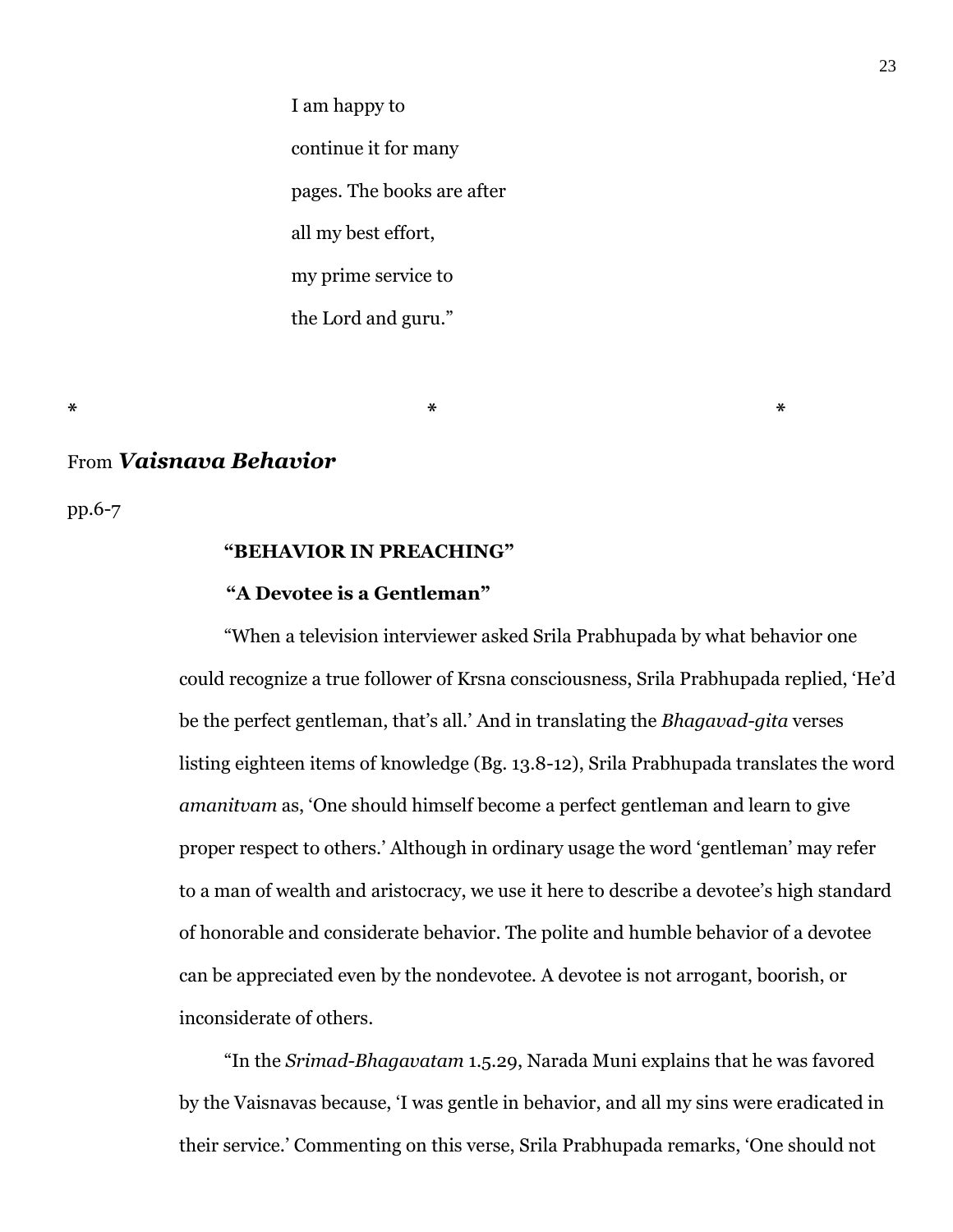be misled by a pseudodevotee. He himself must be plain and gentle to receive the instructions of such a pure devotee.'

 "In His own preaching, Lord Caitanya Mahaprabhu displayed cool-headed, polite behavior even when engaged in debate. On one occasion he demonstrated extraordinary humility and tolerance by sitting silently for seven days while Sarvabhauma Bhattacarya lectured to Him on *Vedanta Sutra*. Only when the Bhattacarya inquired of His silence did the Lord begin his opposition to the *Mayavada* interpretation of Vedanta. When Lord Caitanya came into the company of *Mayavadi sannyasis* at Benares, He sat down humbly at the doorway until the chief *sannyasi*, Prakasananda Sarasvati, personally came to invite Him inside. And on subsequent visits to Benares, Lord Caitanya displayed similar gentleness and humility."

**\* \* \***

# From *Journal and Poems,* **Book 1**

pp.152-53

#### **"THE ATTRACTION OF PRABHUPADA'S PREACHING**

 "I was listening to a tape of Prabhupada explaining to an M.A. philosophy student the nature of *atma*. Prabhupada explained it so nicely that I became very happy just hearing it. He explained that the *atma* is *sac-cid-ananda*. The nature of the self is to feel blissful. 'Why do I like this flower?' Prabhupada said. 'Because I enjoy it. And why have you become a philosophy student? For knowledge. And why don't we want to die? Because we're eternal.' Prabhupada's masterfully attractive handling of the questions and his gravity as guru made me very proud and happy to be his disciple. When the philosophy student interjected and tried to ask more questions, Prabhupada said, 'Just hear, just hear.'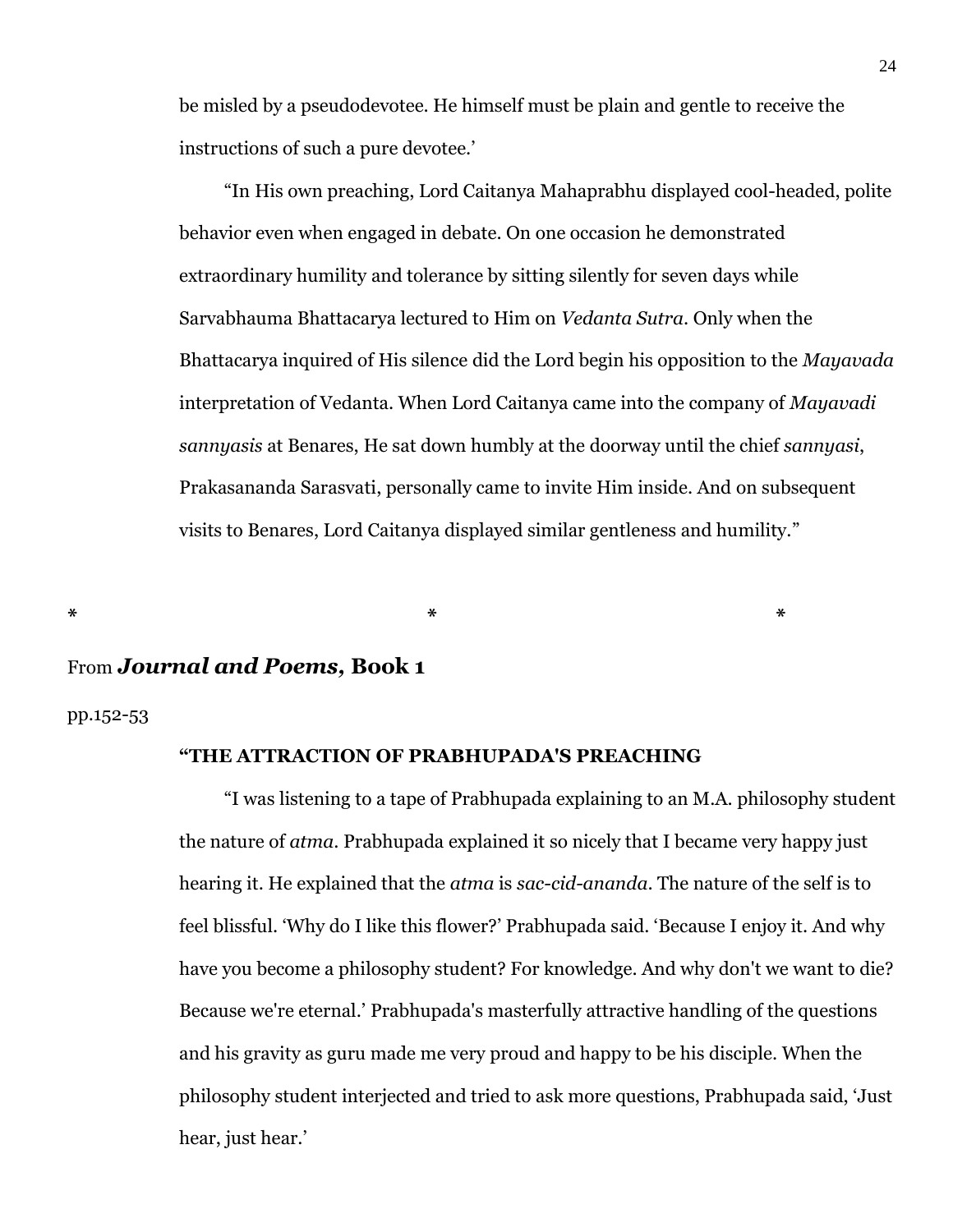"Certainly I cannot explain anything as expertly as Prabhupada. But on the other hand, hearing from him makes me confident that my duty is to go on explaining things as he has taught me, just as long as I don't act as if I am actually surpassing him. Prabhupada surely didn't want us to be silent but to expand the message as he taught it. So I have to continue writing in that mood, explaining the nature of *atma, sac-cidananda*, in Prabhupada's footsteps, and whenever possible reminding others of the particular attractiveness of His Divine Grace, Srila Prabhupada."

# From *Reading Reform: Srila Prabhupada's Plan for the Daily Reading of His Books*

**\* \* \***

pp.29-30

#### *"***GENERAL INSTRUCTIONS REGARDING READING AND STUDY"**

**"#1. 'I am very much stressing at this point that all of my students shall be very much conversant with the philosophy of Krsna consciousness and they should read our books very diligently at least one or two hours daily and try to understand the subject matter from varieties of angles.'** (Letter to Madhudvisa, 6/16/72)

#### **"COMMENTARY:**

 **"**This is one of several letters that Prabhupada sent to members of the GBC introducing the *Srimad-Bhagavatam* class. In these letters Prabhupada describes how the devotees should each day read aloud one Sanskrit *sloka* from the *Srimad-*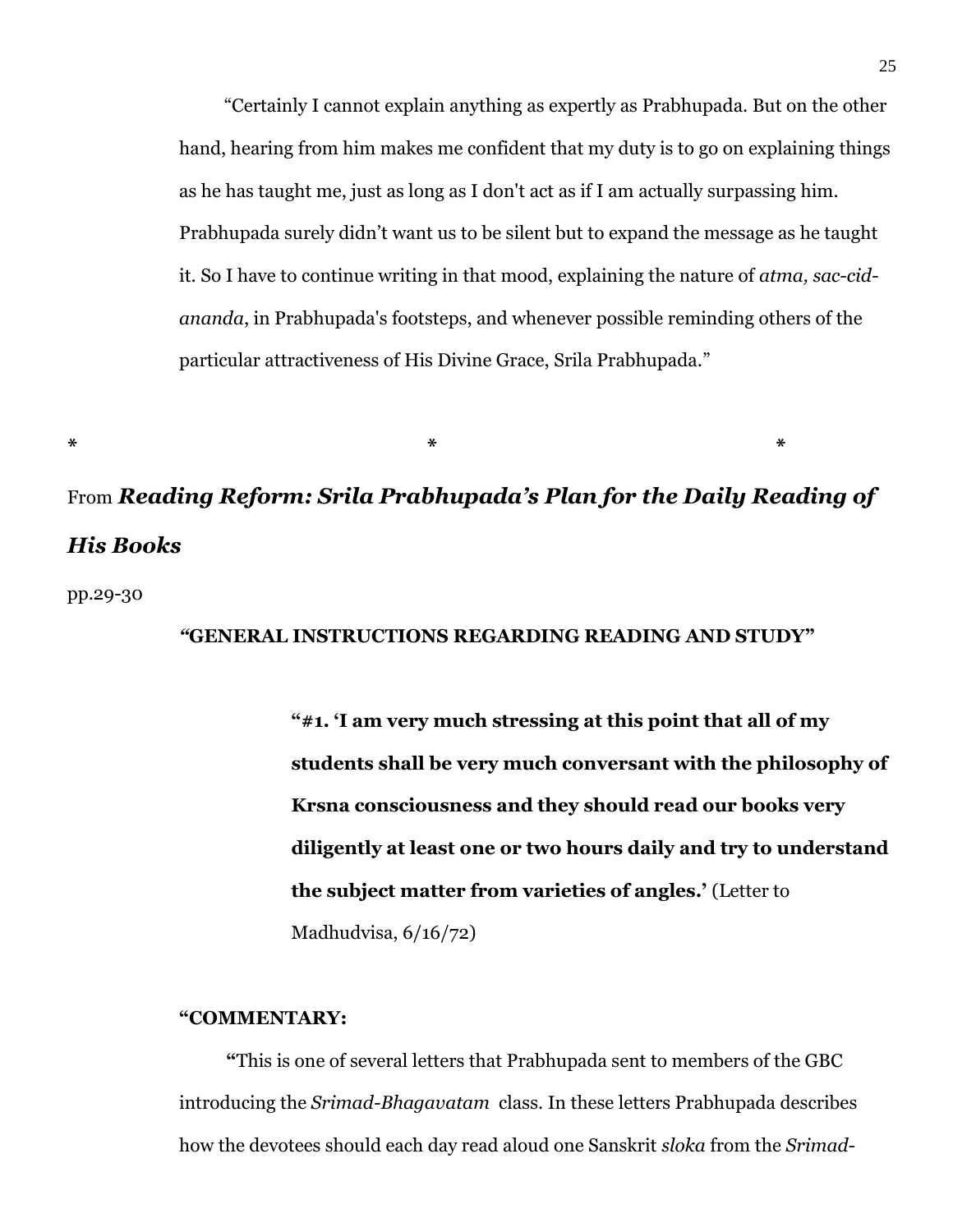*Bhagavatam,* repeat the Roman transliterations, chant the *sloka* several times, and then discuss the subject matter 'very minutely and inspect it from all angles of approach and savor the new understandings.' Prabhupada stresses in these letters that a devotee's best training is to hear repeatedly from the *Bhagavatam,* and that by such hearing the devotees will become qualified to spread Krsna consciousness. 'But if they do not have knowledge,' Prabhupada asks, 'how can they go out and preach?'

 "Hearing regularly from the *Srimad-Bhagavatam* enables a devotee to practice the austerities of spiritual life, and such hearing especially protects the neophyte from being allured by the material energy, But hearing in this way, a devotee becomes successful. No devotee should think that he has nothing to gain by attending *Srimad-Bhagavatam* class. Rather, since Prabhupada introduced it, we should have faith in its importance and not neglect it. Hearing together the realizations of the senior members of the devotee community creates among the devotees the cohesion and cooperation needed to spread this movement. And by carefully chanting sixteen rounds and following the four regulative principles, one can derive the greatest benefit from hearing *Srimad-Bhagavatam* class."

# **\* \* \***

#### From *Visitors*

#### pp. 25-26

 "Yesterday afternoon Nanda surprised me by asking me to come over to the big house and hold a reading with all the many people who are here. I said, 'Sure,' and picked out the book *Under the Banyan Tree.* To get ready for it, I read many of the classical Japanese *haiku* and took the book *Spring Haiku*, by R. H. Blyth. I was reading the *haiku* with his commentaries on them. I wanted to just keep reading those, but I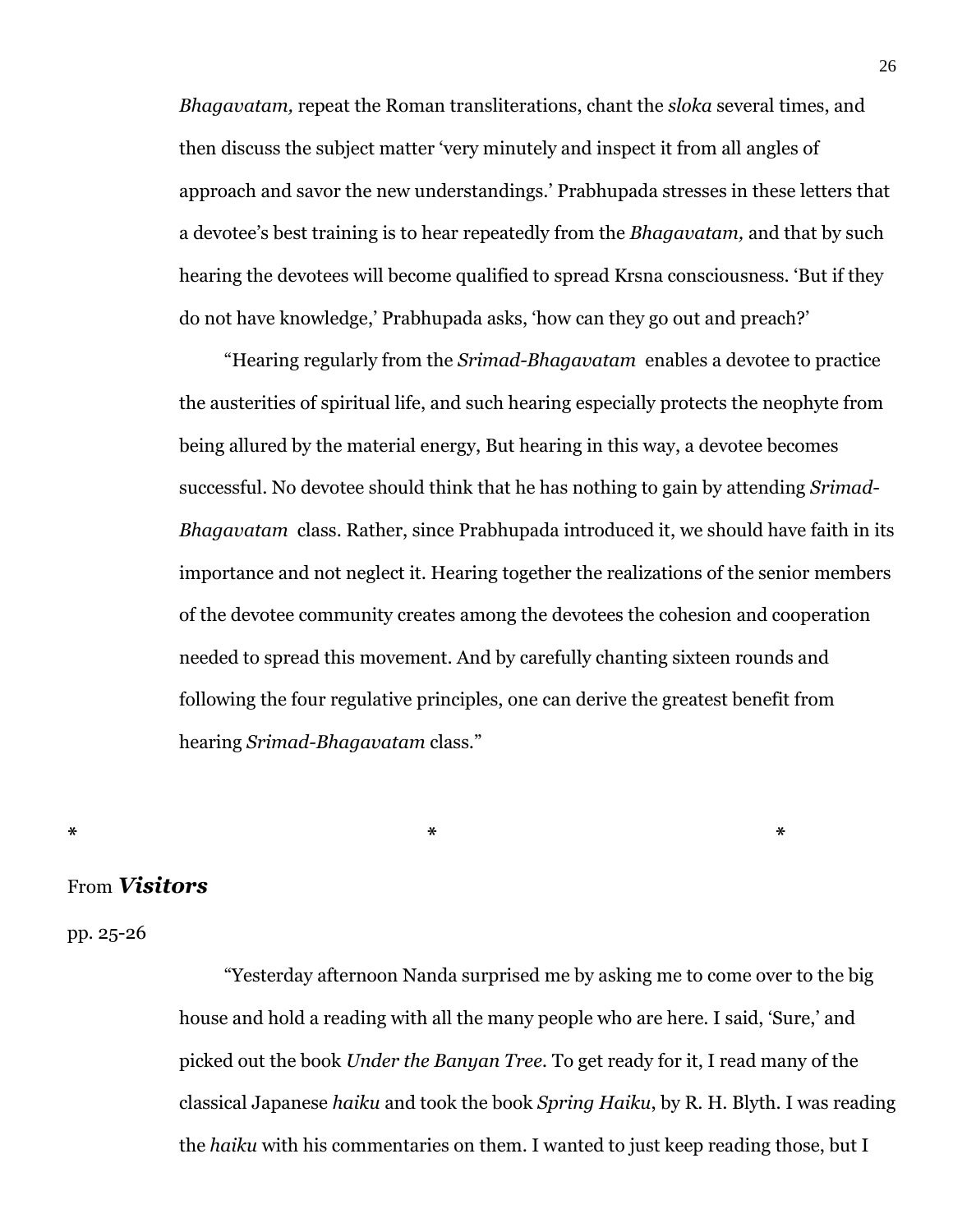stopped and read my own. They were *haikus* about coming to surrender to Prabhupada. My poems are rather weak, but they are in a book that is a very straight story about how I came to surrender to Srila Prabhupada at 26 Second Avenue. The book was even reviewed in a few American *haiku* journals, and received some faint praise. Last night I read from R. H. Blyth's book, and I can't help but say that I really love *haiku* as a literary form. When I was studying and writing *haiku,* however, it was not particularly good for my Krsna consciousness. They are indirect codes, and they're not personal worship of God. But oh my, what lallapaloozas of literary delight.

> "'In the center, Mt. Fuji towers up: Spring in our country.'

"'I fell in love With the wings of the birds,— With the light of spring on them!' (Chora)

"'Suddenly thinking of it, I went out and was sweeping in the garden: A spring evening.' (Tairo)

"There's a comment to this one by Blyth:

 "'What a peculiar thing poetry is, coming and going like the wind . . . Valueless, fortuitous things, mere trivia of a life, suddenly sink down to the very essence, the soul of existence. It is such moments of vision the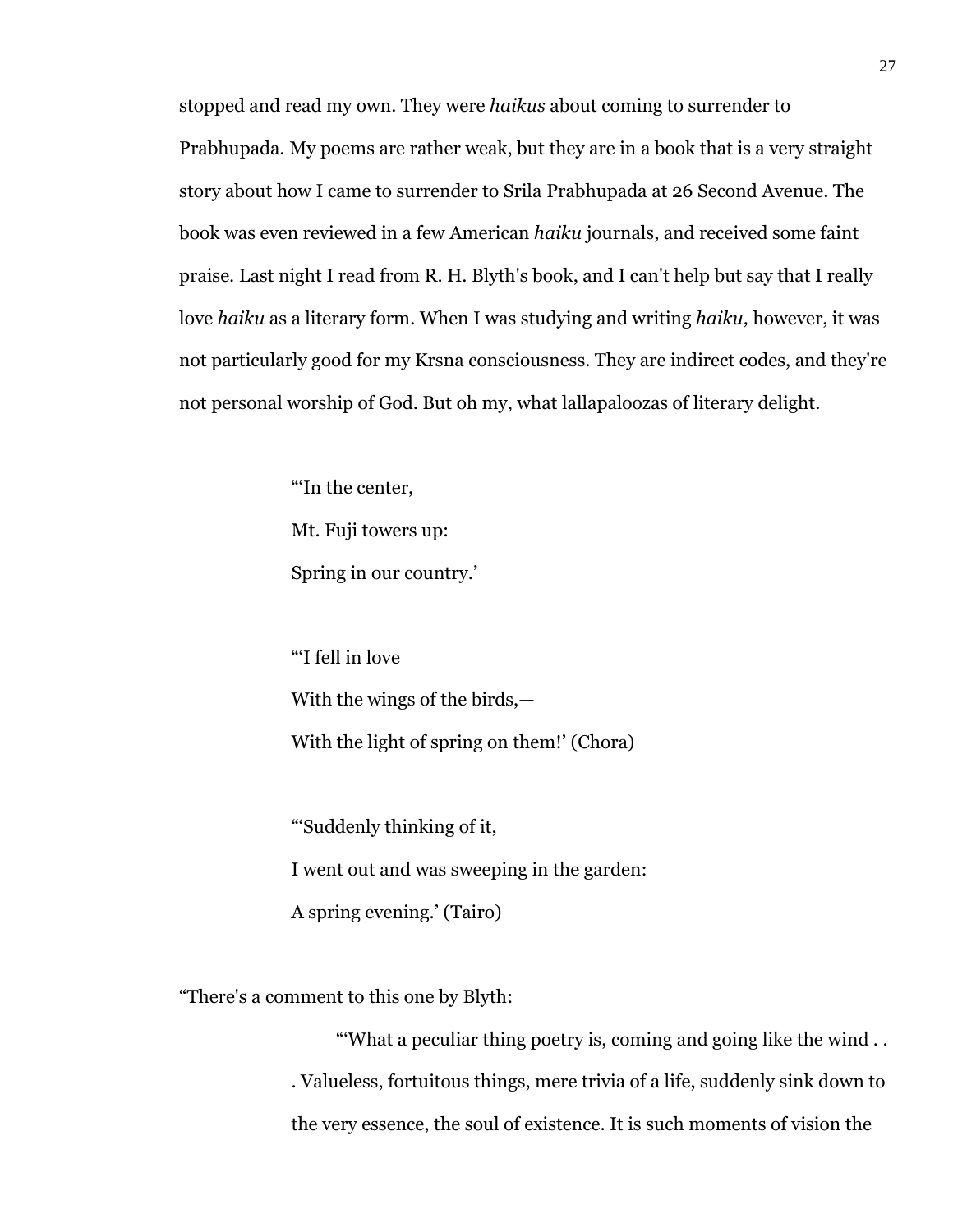poet describes in the above verse. All you can say is that in the very useless, the unpremeditativeness, the casual inevitability, lies the secret of the mystery, the connection between the sweeping of the garden and the evening of spring:

> ""Lighting one candle" with another candle: an evening of spring."' (Buson)"

From *Remembering Srila Prabhupada: A Free-Verse Rendition of the Life and Teachings of His Divine Grace A.C. Bhaktivedanta Swami Prabhupada, Founder-***Acarya** *of the International Society for Krsna Consciousness*

**\* \* \***

pp.365-66

| "To the Mississippi farm,                             |
|-------------------------------------------------------|
| I went along too,                                     |
| and now I remember him                                |
| so others can rejoin us.                              |
| This is the service of the poem,                      |
| an attempt to spread the Krsna Consciousness Movement |
| by bringing its members and friends                   |
| closer to Prabhupada.                                 |
| Only through him                                      |
| can we make the revolution.                           |
| To us he is like Christ and more                      |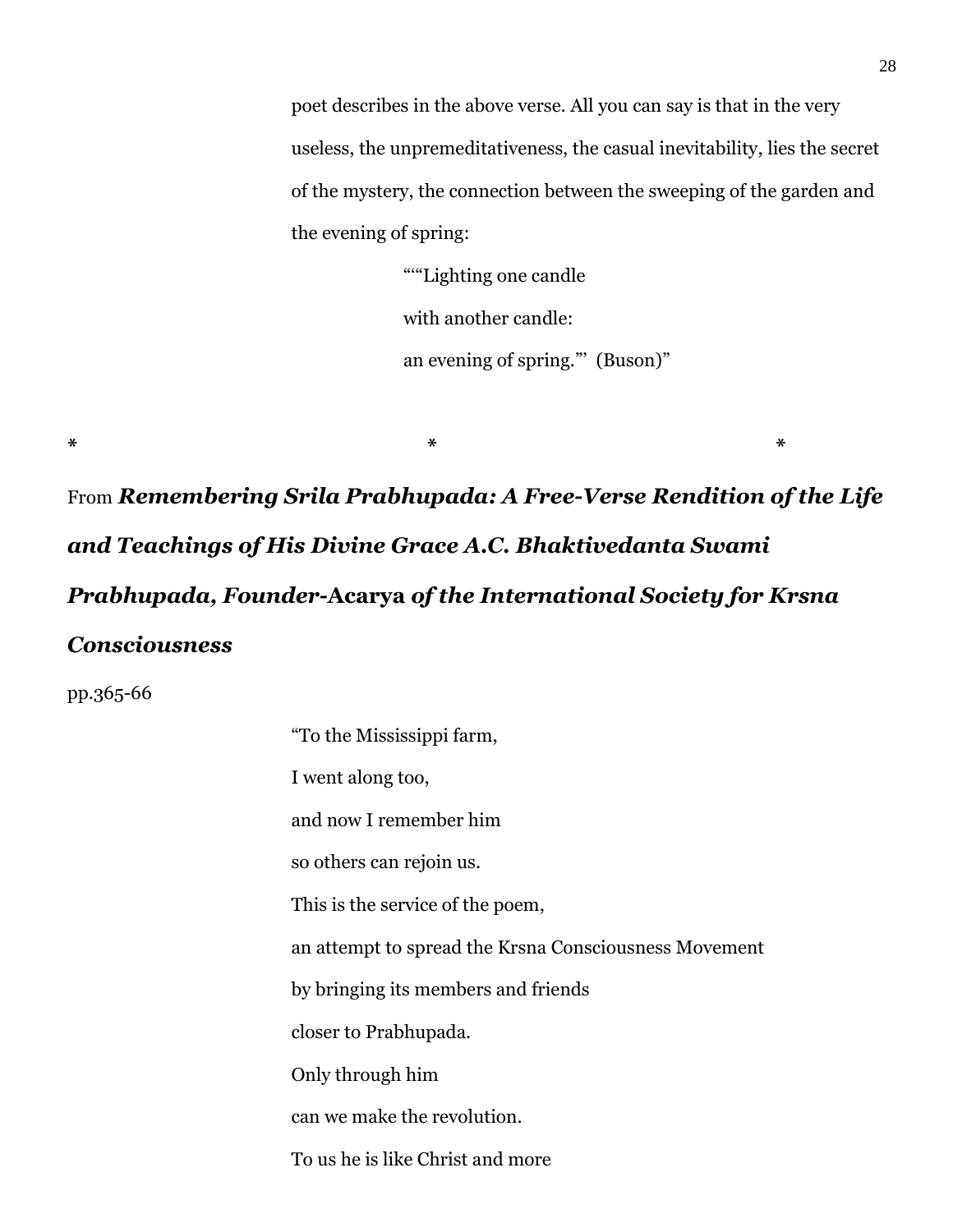and time will bear that out. His passage through the Earth is not like yours and mine.

"He arrived at the flat land, and went into the house where he encouraged the residents, 'Stick to this spot, be satisfied. no artificial life.' From the moment he spoke the Mississippi farm took birth. Then in a smaller room he talked of cows and milk. how every drop can be drunk or transformed until everything is used. And there is no killing her, but sweets and curd and cheese and ghee from her natural bounty, this mother of Earth. Do not kill her.

"With no shirt on he stood in the kitchen. It was warm and flies came, but everyone watched him excitedly.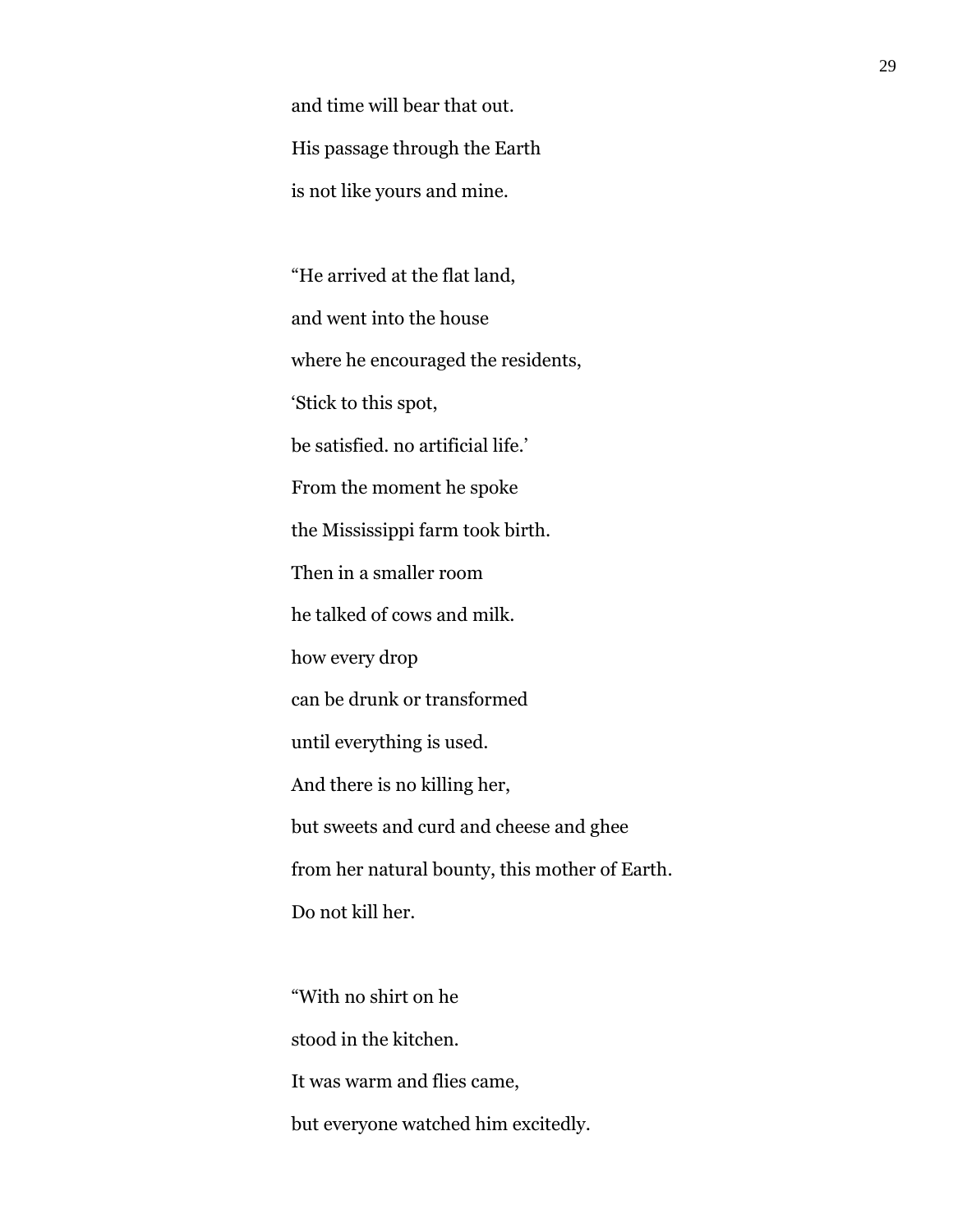Why? Because of love. Because of that devotional love that hour of cooking is still memorable today. And the Mississippi kitchen is the place where Prabhupada cooked nine preparations in an hour in his shiny brass boiler, his thin arms moving, his expert, swift chemist's pinching of spices tossing them in the pot, and deft home-grown secrets known only to him. *Dal*, rice, *chapatis kerela,* potatoes, eggplants, peas when made or tasted by the pure devotee it is known as *maha-maha-prasadam.* He walked in the fields through tall sugar cane and grains, and criticized Nityananda dasa for rusting machinery in the rain, and then went back to New Orleans, all in a day."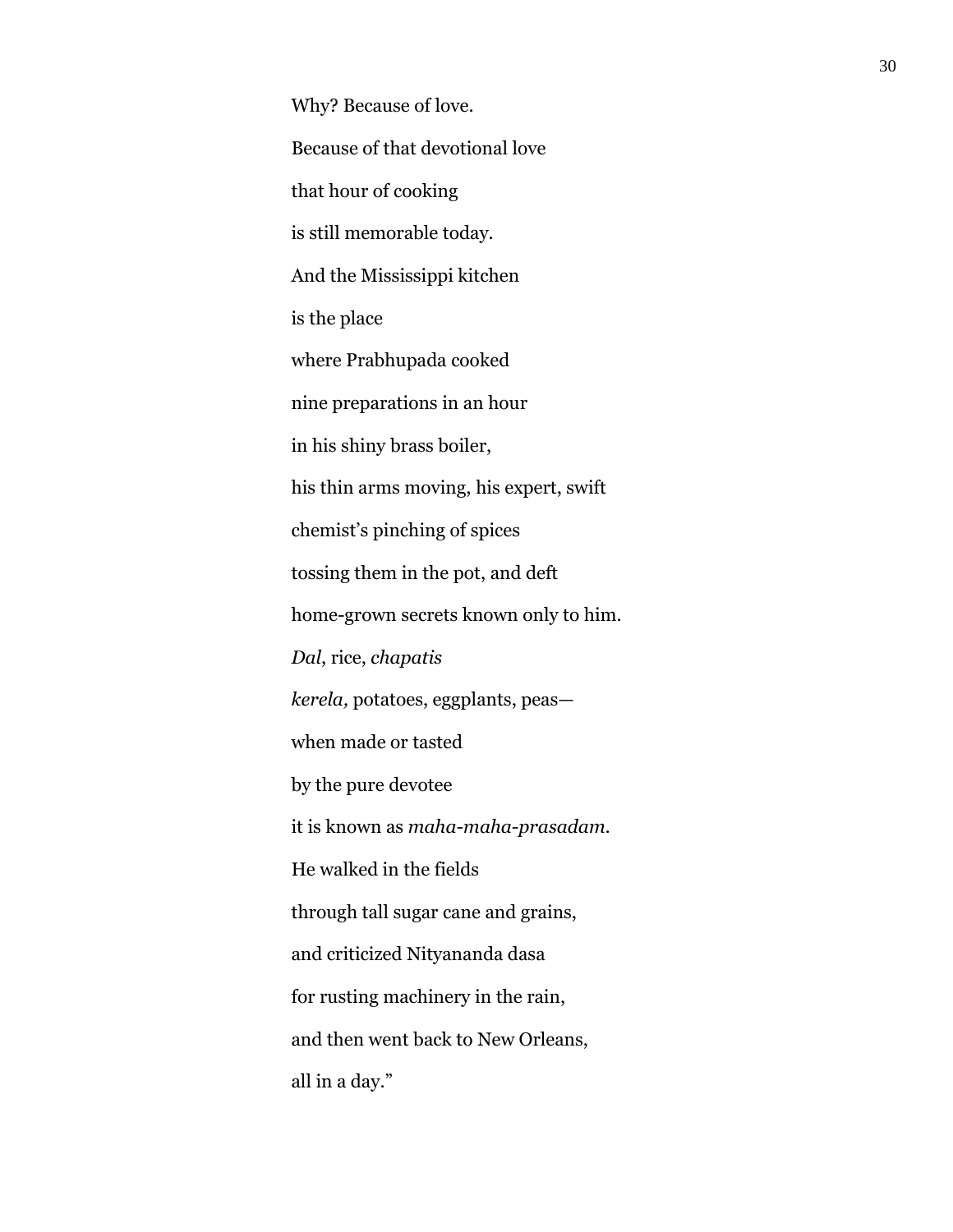# **Writing Sessions**

#### *Introduction to* The Karttika Papers

 *This past week we began the serialization of Satsvarupa Maharaja's 1994 manuscript,* The Karttika Papers*, which recounts his travel to and experiences in Mayapur during that holy month. Part travelogue, part chronicle of his daily life infused with spiritual reflections, he creates a palpable account of this Mayapur experience. To help orient the reader to this significant work, one may consider these three distinct features of the manuscript:*

 $*$  \*

*1. Shape. This manuscript was composed in a very interesting manner, which provides a context for the book itself, as Satsvarupa Maharaja filled six individual notepads with this work. Perhaps we imagine composition occurring within the neat framework of notebooks. The use of notepads creates a sense of open-endedness even as Maharaja seamlessly produces a single narrative.*

*2. Genres. The use of notepads and the spontaneity that emerges from this type of literary production organically leads to the free-write style of expression. Satsvarupa Maharaja began to fully turn to this style the previous year with his publication,* Shack Notes. *Upon and between the six interrelated notepads, the reader will be carried along by the dynamic and improvisational qualities of both his prose and poetry.*

*3. Context. In significant ways, this trip to Mayapur would be a profound challenge for Satsvarupa Maharaja as he found himself to be drawn to increasing amounts of solitude. Here he would find himself participating in large temple gatherings, inviting a series of disciple meetings as well as meeting with a number of*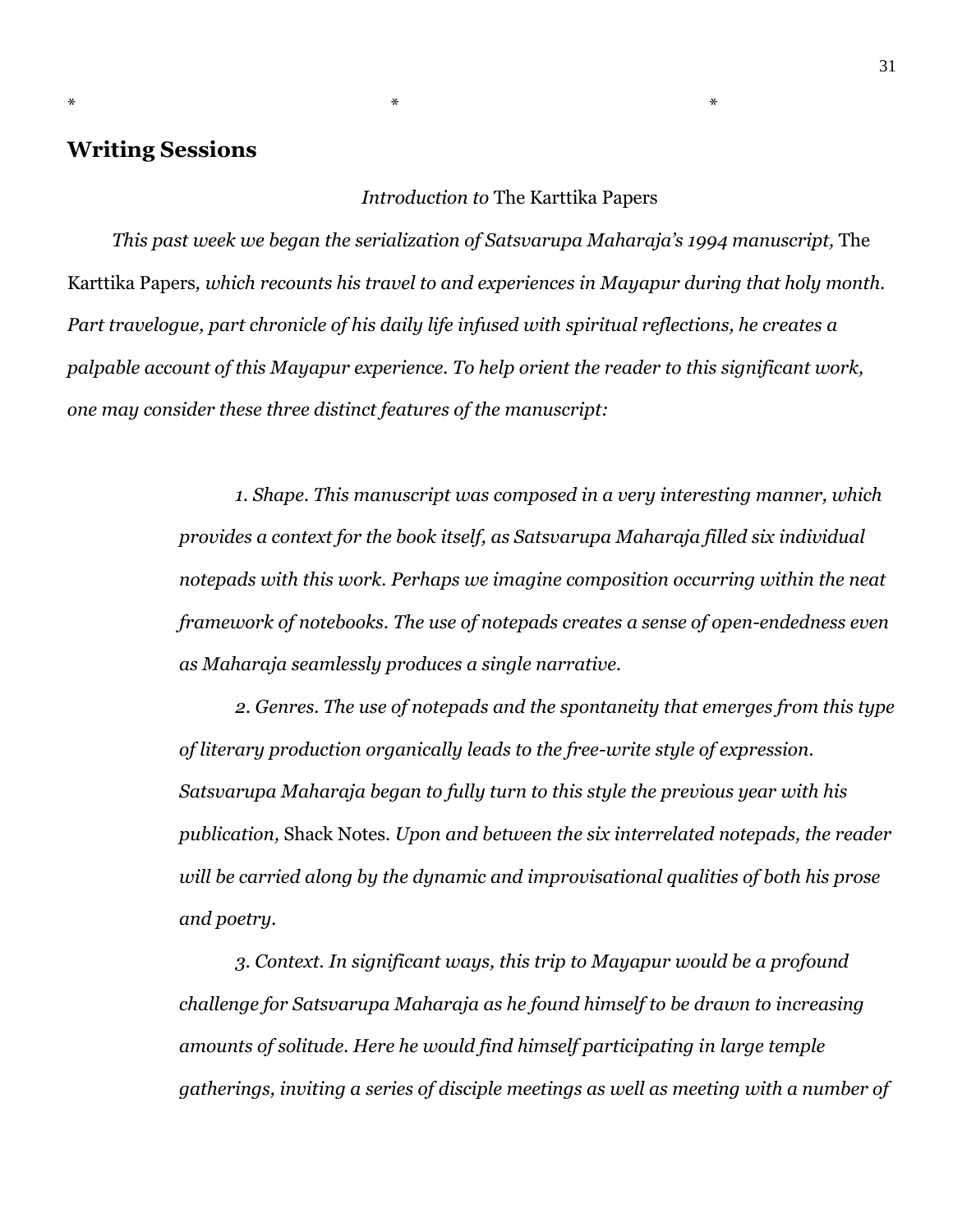*Godbrothers. I have been continually amazed that he would actually find both time and space to write such a significant work.*

*We sincerely hope that you will enjoy reading* The Karttika Papers*, which represents the first of three sections of an unpublished book entitled* Karttika Moon*, which will be fully serialized in Maharaja's weekly online journal. I am certain that you will be inspired by the sincerity and authenticity of his writing presented here for which he is widely known and respected.* —Rev. John Endler

# From *Karttika Moon*

#### **PART ONE**

#### *Karttika Papers, 1994*

#### *Note Pad #1: Rome to Bombay* **(continued)**

"Here's a note from earlier this morning on a theme I would like to follow, almost as a Karttika vow: 'What do I want to confess? State topics and areas.'

"I heard someone call out, '*Karttika-vrata ki jaya*!' I thought, 'So what is my vow or penance?' I have none underway. I won't give up sweets, etc. Then why not try to confess as much as possible, write as best you can…? Thought you ought to praise Krsna and Prabhupada…? But, what do you mean by confess?

"You know, come to admit to yourself, true things you may have been hiding from yourself. Say it clearly and look for progress.

"Dictionary: '**CONFESS**:

 **:to admit (a fault or crime)**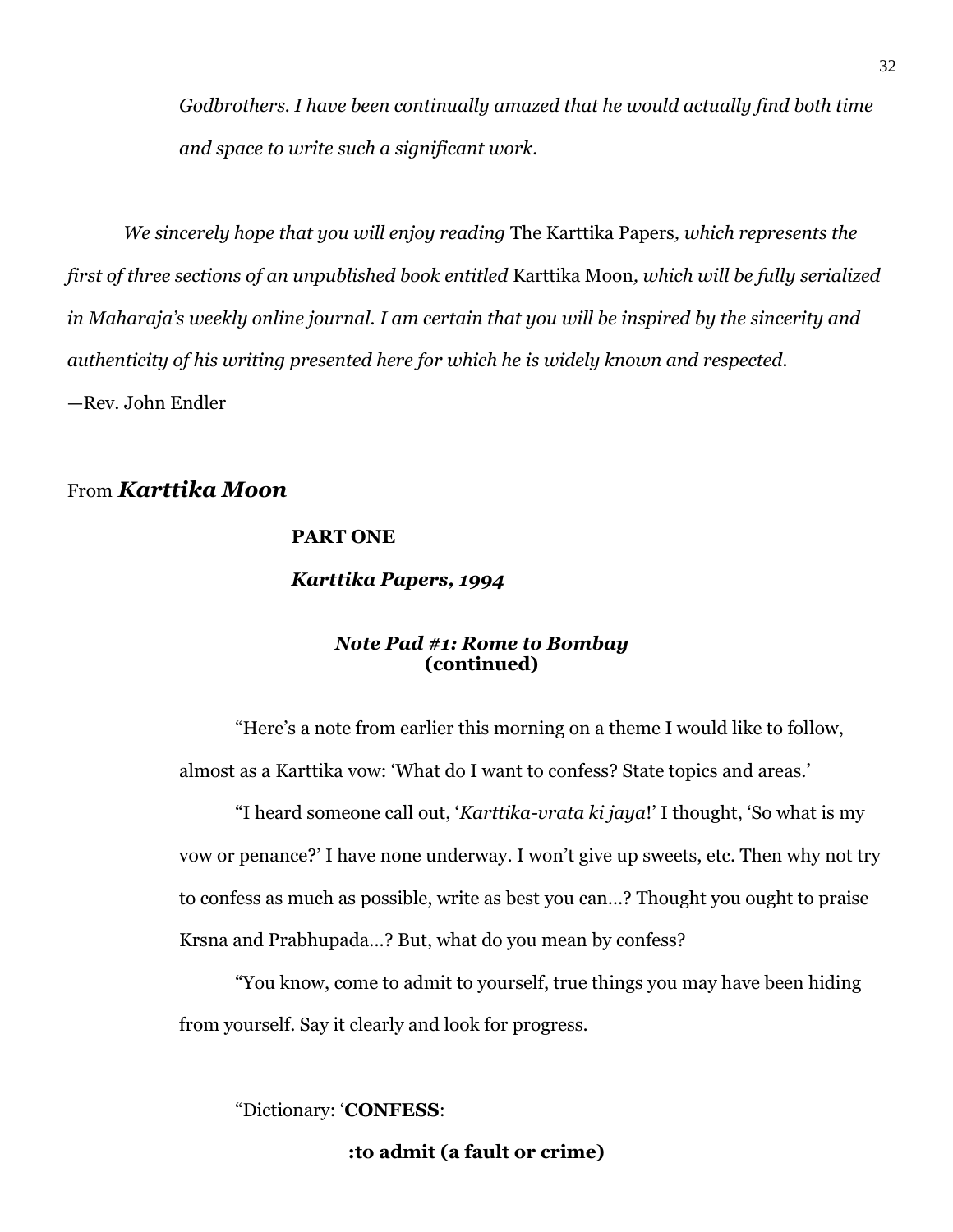#### **:to declare one's faith** (that's nice),

 "I confess I'm a devotee in the Krsna consciousness movement and my cherished desire is to cut off material desires and be happy in pleasing Krsna. I also confess I'm not able to do this.

# **:to tell one's sins to God, especially in a public worship service or in private.**

"The meaning of confess is as easy and clear as that.

"What about confession? It's more or less the same, but the literary meaning you have been seeking is (sometimes in plural, confessions):

> **a story of one's life experiences, revealing faults and confidential personal details.**

"The confessional is 'a small, enclosed place in a church, where a priest hears confessions.'

"Examples:

*Confessions of an Opium Eater* (Thomas de Quincey) *Confessions of an American Guru* by Ramadasa (Jay Alpert) "And a long list of similar titles. It is used so often, I think it's mostly used now to get a comic effect or ironic effect: *Confessions of a Shy Pornographer*.

"And who can write what actually is so embarrassing? And why?

"It's good for you. Get into the habit of telling all the truth about yourself.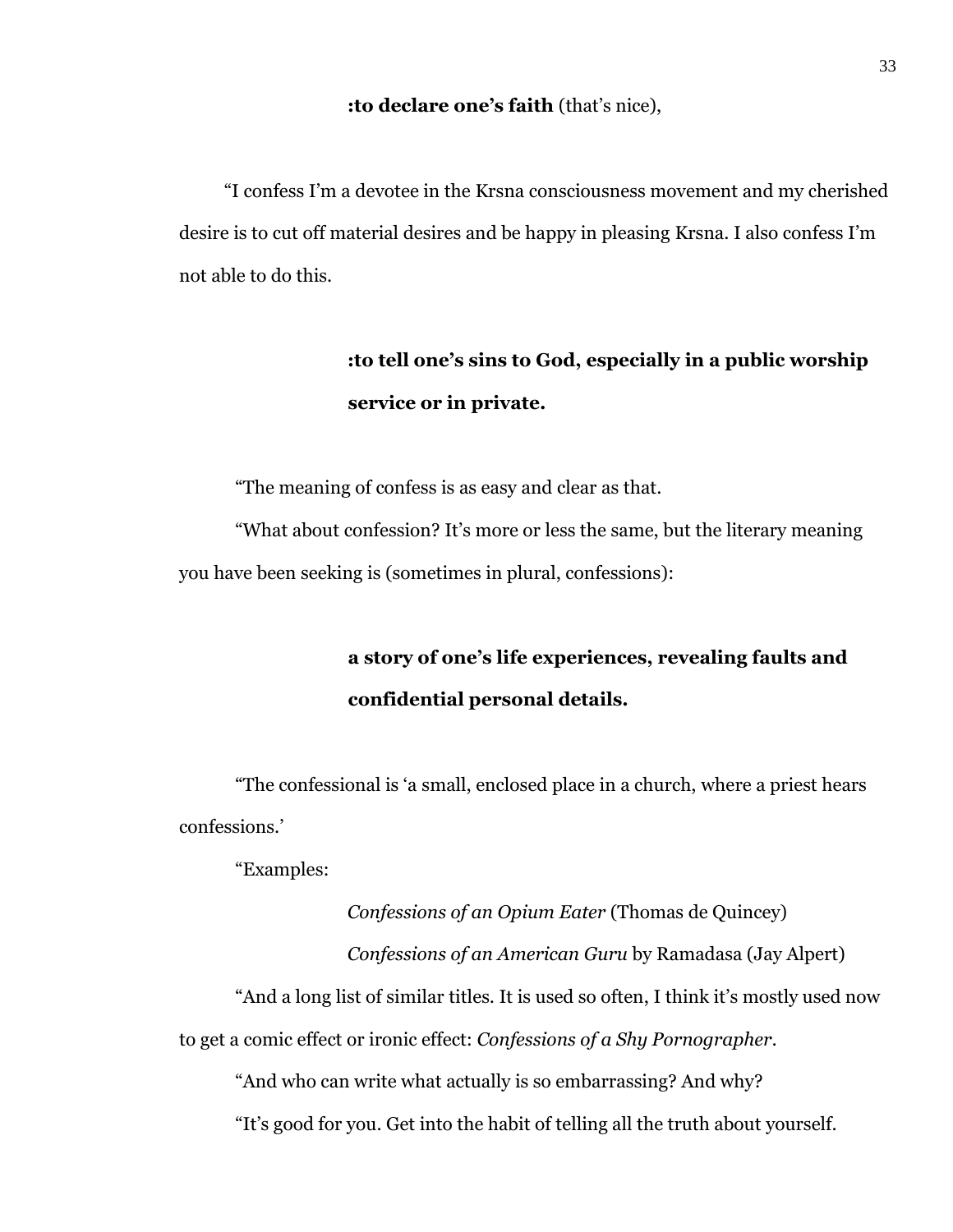"And confess also in that sense of professing your faith.

"Thus, the *Karttika Papers* are the Karttika confessions. Oh, that sounds too…all right, you don't have to make it a Book Title or even a working title, but between you and me, let's acknowledge (confess) it's hot stuff, important, and pursue it.

"Tolerate—the pain behind your eye.

"Tolerate—the long detour in stopping in Kuwait City and waiting on the ground and re-boarding, none of which is 'necessary.'

—the late arrival into Bombay.

—whatever may happen to make it worse.

"But if I get relief especially in eye pain, I'll make the most of it for *sravanamkirtanam*. And with pain I'll remain cheerful and say some Hare Krsnas.

"Oh yes, also tolerate the role-playing in the coming weeks, as ISKCON guru, performing *sannyasi*…Tolerate socializing. Also, your own small attention span and attraction to the Name and Form of Krsna. Tolerate means you put up with all sorts of inconveniences and dovetail your actions in service of the Supreme.

"You can't live forever in this body or with smooth sailing. Don't expect it. Turn to Krsna. *Dhira*—one who is not disturbed, because he knows he's not this body; he's spirit soul, Krsna dasa.

"Dialogue while landing in Kuwait City:

"Me: 'I wouldn't want to have come here a few years ago.'

"Madhu: 'Why not? It'd have been exciting!'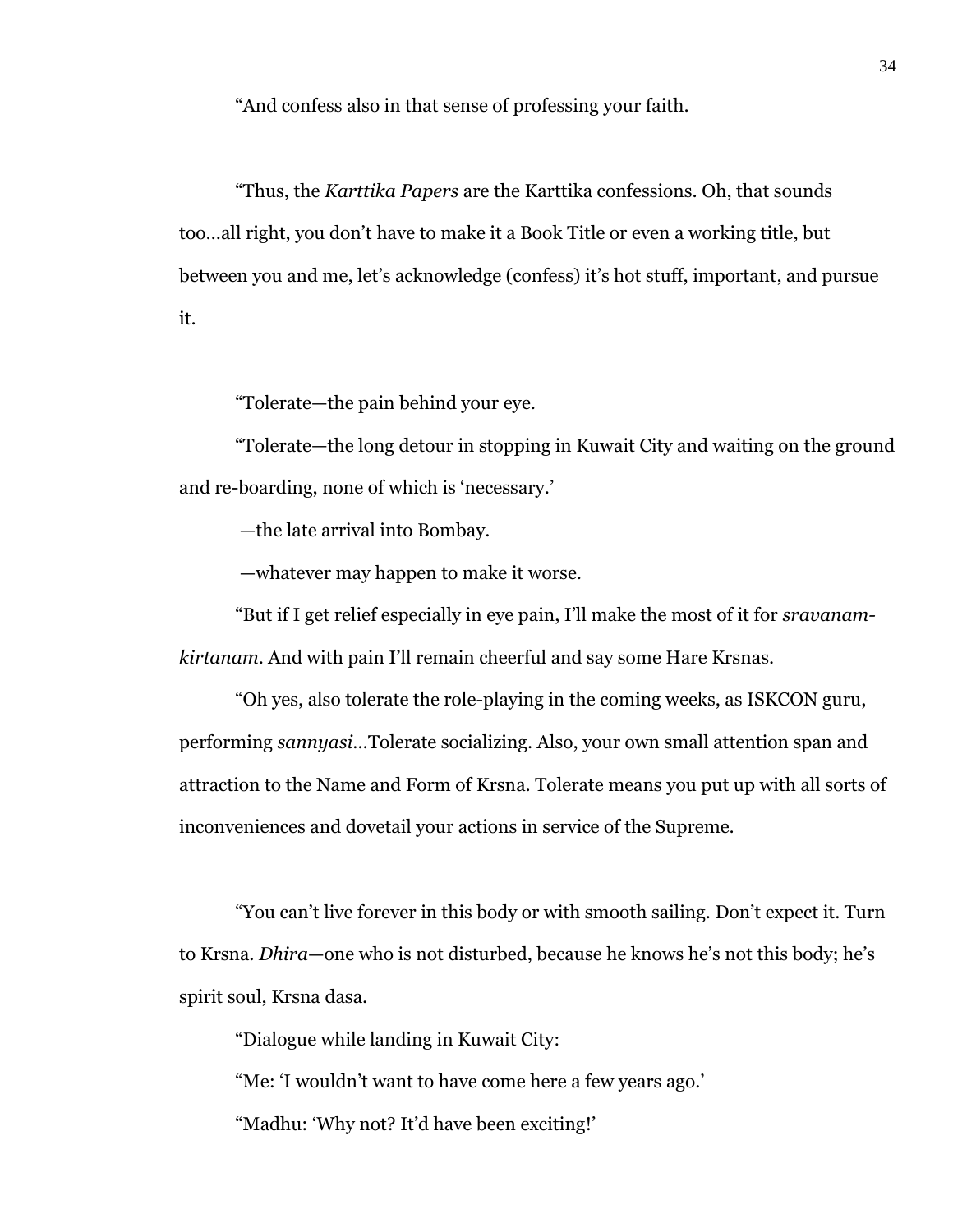"Kuwait transit lounge:

"We are kept in one place, no vending machines or anything. We can see through a transparent wall into the main terminal. Big Marlboro sign. Color TV is on, showing violent episodes of a U.S. rodeo!

"Cleaning the plane.

"I see men dressed in clean white 'desert' clothes, as you'd expect. They've got drinks with white plastic cups and straws. Kid in here yelling, 'Da-da!,' piercing off the hard walls.

"Okay Sats, you're doing Okay. You'll be in Bombay before you know it, through the formalities there, then packed in a car and driving to Juhu, hearing who is there and remembering some things. And your pain rides with you, your clustering companion.

"'Why are you here, pain?'

"'I've got to be. It's the body, the stress.'

"'Yeah, but I've heard you could be controlled.'

"'Not once I come.'

"'Well, then I've got to live with you. Take the right attitude.'

"'That's up to you. You've got your business and I've got mine.'

"'Maybe I don't have to pay constant attention to what you're doing. But if I try to read and write and think as usual, then you become worse, more intense. So, do you want me to take note of you and be very quiet in my other activities?'

"'Yes. Anyway, I can't just go away so easily.'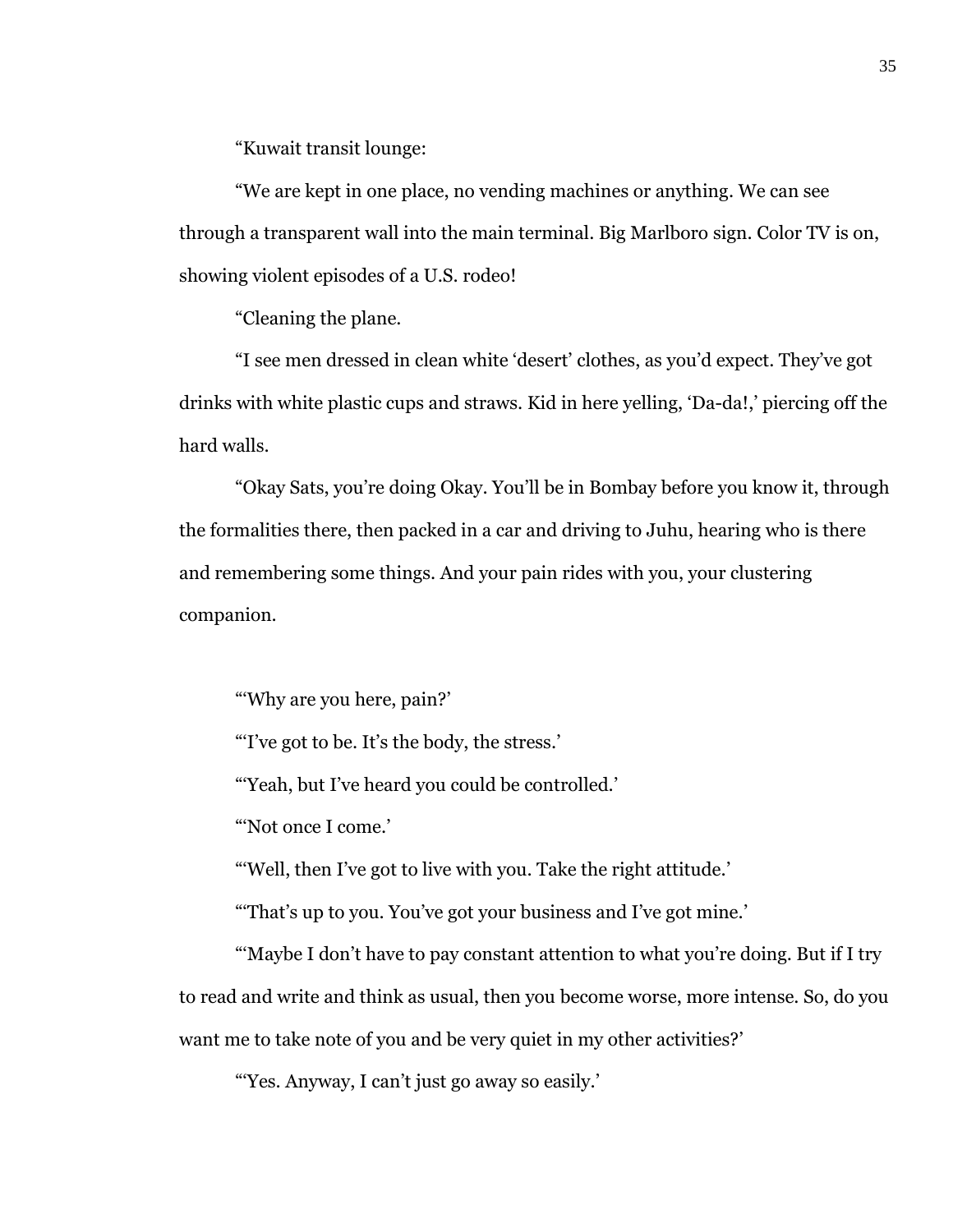"'I've been telling myself to tolerate it. I don't think you, Pain, have all the answers for me. Any sense in talking?'

"'I'm busy paining the spot. You *are* free to speak and think differently. Maybe you can learn some techniques in hypnotherapy. But for now—and until the unforeseen future—I have to do my work.'

"'Okay. That's been a little helpful, to realize I do have some freedom how to respond to this. I can't defy or ignore your signal. (Neither can I take full bed-sleep as I'd like to). I can't read and write. It's too distracting and can lead to worsening pain. But I *can* tolerate, be of good cheer, seek transcendental mind in Krsna consciousness.'

"This is Bombay. Hello, I am feeling such-and-such, no deep confession in new, new, cotton saffron on just-washed body censoring out (editing out) words like 'skinny' and 'soul'; fear of repetition and all that.

"Indian made plans for the day; Madhu's big-ticket purchase; I will get this in the mail; will this book of mine be published?; the little life, the life, and he takes it importantly.

"Krsna is not in the center.

"Onscreen during the flight they show an image of a toy plane and its progress over the map. Now it's over Rome, now it's over Corfu, now it's approaching Kuwait City. The image of the plane is much bigger than its actual size in relation to map objects. The plane is as big as the entire city of Bombay. That's absurd. In the same way, our ego is inflated in proportion to other identities. We are insignificant, hardly noticed in a city, and yet like the plane image we think we are the epicenter. Solipsism.

"Oh where, oh where,

can I get a candy bar